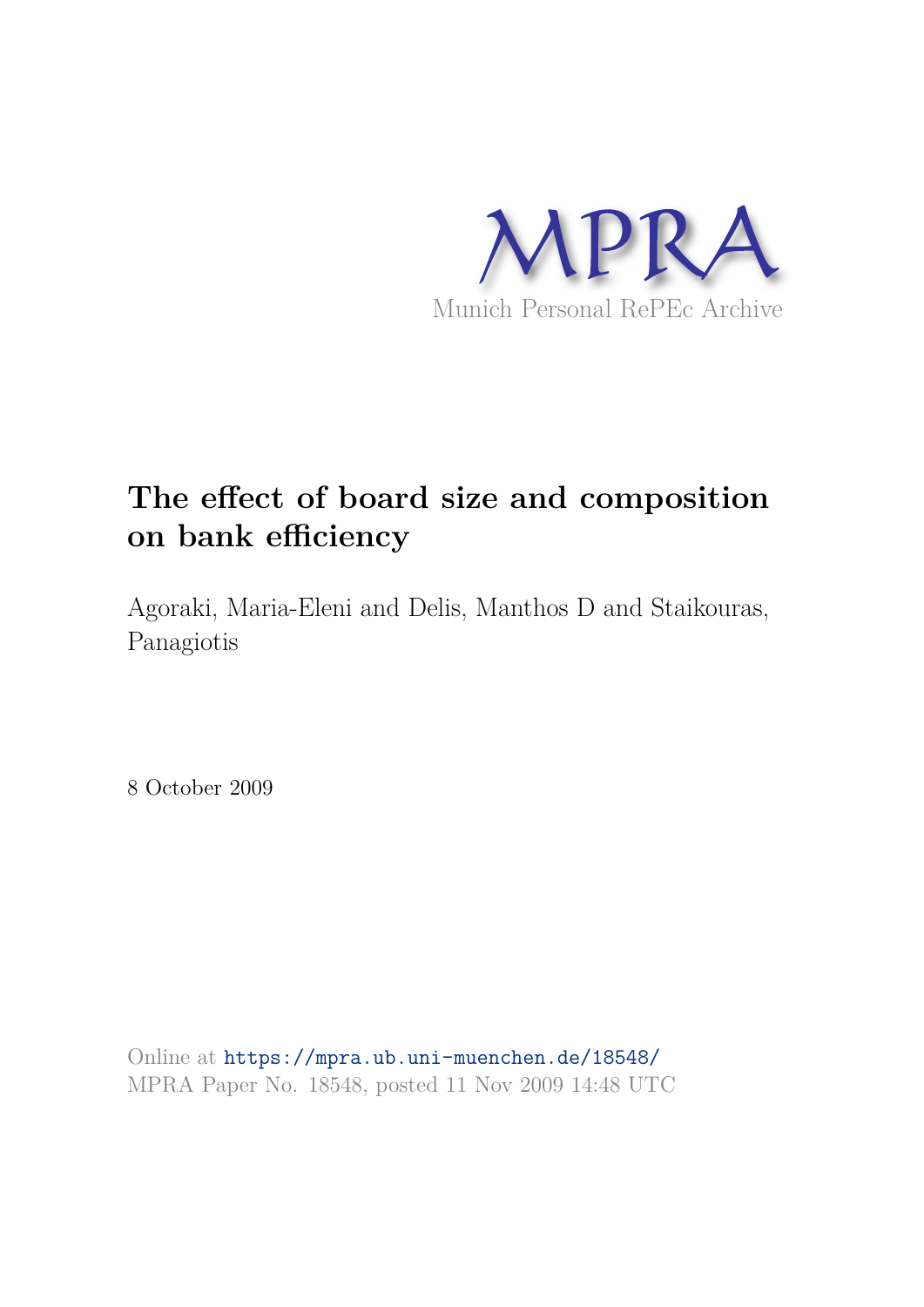# **The effect of board size and composition on bank efficiency**

## **ABSTRACT**

This paper analyzes the relationship between board structure, in terms of board size and composition, and bank performance. Unlike previous studies, the present analysis is carried out within a stochastic frontier framework. To this end, bank performance is proxied by both cost and profit efficiency, measures that present considerable advantages over simple accounting ratios. The empirical framework formed is applied to a panel of large European banks operating during the period 2002-2006. We find that board size negatively affects banks' cost and profit efficiency, while the impact of board composition on profit efficiency is non-linear. Finally, introducing risk-taking (credit risk) as an interaction component of board size and composition does not affect the robustness of the results.

#### *JEL classification:* G21; G34; C23; K23

*Keywords:* Corporate governance; Board size and composition; Bank cost and profit efficiency; Stochastic frontier analysis

#### **1. Introduction**

Banks' multifaceted and pivotal role in the economic system has attracted, not without valid reasons, much regulatory attention in an effort to inspire sound corporate governance standards and address the unique features of and risks faced by credit institutions. The size and composition of the board of directors constitute of the most essential corporate governance themes and have caught the attention of academics and regulators alike. The latter, in particular, appear remarkably confident that smaller and more outsider-dominated boards are critical drivers of better corporate management and, thus, contribute positively to corporate performance. The present study innovates in that the board structure (in terms of board size and composition)–performance relationship in banking is examined within a stochastic frontier framework, while performance is measured in terms of cost and profit efficiency of banks. This places the present paper within the large literature that analyzes bank performance using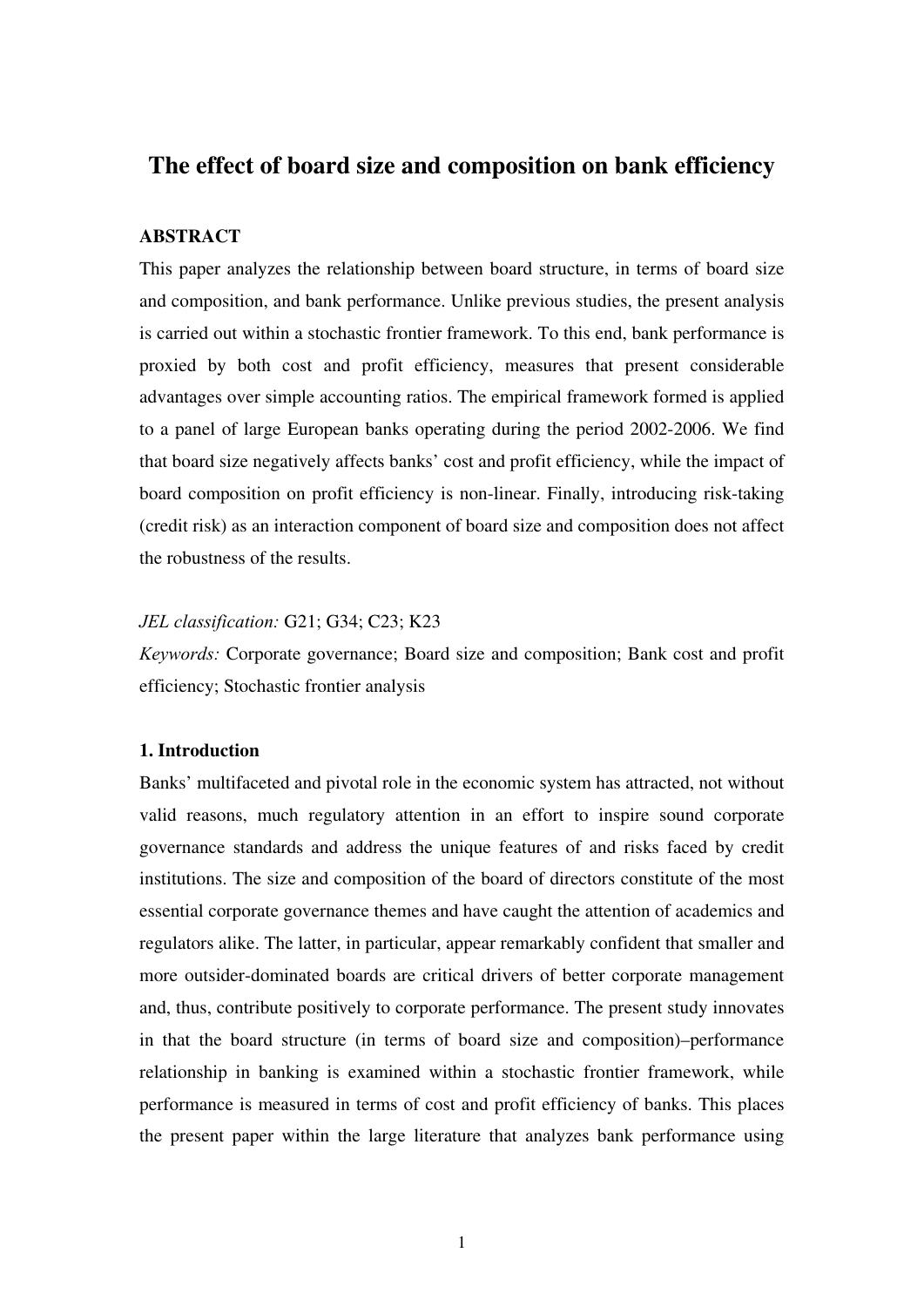frontier methodologies (for reviews see Berger and Humphrey, 1997; Hughes and Mester, 2008).

According to the generic definition offered by the Organization for Economic Co-operation and Development, corporate governance involves a set of relationships between corporate management, the board of directors, shareholders and other stakeholders, while also providing the structure through which corporate objectives are set, and the means of accomplishing those objectives and monitoring performance are determined (OECD, 2004). Essentially, by establishing internal mechanisms inciting corporate management to promote company's interests and facilitating effective monitoring, corporate governance systems enhance investors' protection and confidence, thus contributing to the proper functioning of the market economy and the improvement of economic efficiency and growth (OECD, 2004; Basel Committee, 2006). Upgrading corporate board structure, in terms of both size and composition, has been one of the core themes in all corporate governance initiatives undertaken by international fora (e.g., EU Commission Communication, 2003; OECD, 2004; Basel Committee, 2006).

Despite this renowned interest in the role of board size and composition, a full review of the relevant literature concerning the impact of board structure on banks' performance reveals that empirical findings are mixed. A common element of these studies is that bank performance is proxied by simple accounting ratios that have been proved limited measures of bank performance. Phrased differently, the empirical studies on the board structure-bank performance relationship have not embraced the large literature on the measurement of bank performance using stochastic frontier methods. This seems odd because most bank performance studies have reached consensus that frontier efficiency measures are superior for most regulatory and other purposes to the standard financial ratios from accounting statements, which are commonly employed by regulators, financial institution managers and industry consultants to assess performance. The main reasoning is that frontier measures use statistical techniques that remove the effects of differences in prices and other exogenous market factors affecting the standard performance ratios and, therefore, they are capable of characterizing the underlying production relationship (e.g., Fried, Lovell and Schmidt, 1993; Bauer, Berger, Ferrier and Humphrey, 1998).

In the context of present analysis, the above consideration has at least three implications that justify analyzing the impact of board size and composition on bank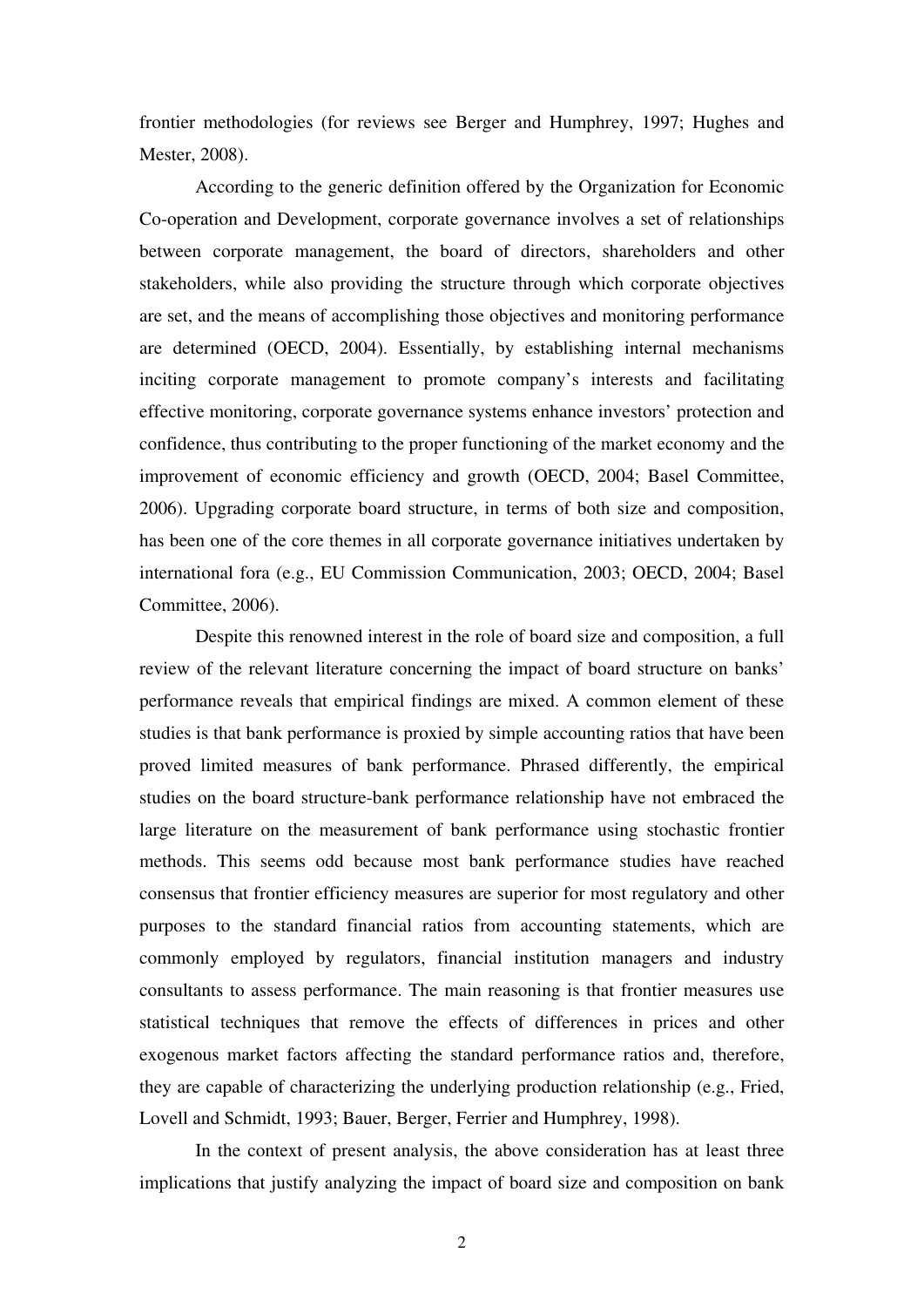performance within a frontier efficiency framework. First, financial ratios such as the return on assets (ROA) and the return on equity (ROE) suffer from the well-known conceptual shortcomings relating to the evaluation of inventories and depreciation (Fisher and McGowan, 1983; Pi and Timme, 1993; Destefanis and Sena, 2007). To a different extent among banks, these ratios under-represent a bank's value because of the so-called investment myopia problem (that is, when executives overextend the useful life of their assets and delay needed new investments). If executives indulge in myopic behavior, longer-term investment decreases and frontier efficiency is capable of capturing this effect, since inventories and depreciation are accounted for in the production relationship. Furthermore, corporate governance theory on separation between management and ownership implies that executives may have incentives to undertake projects yielding increased bargaining power, which may not be associated with increased productivity or profitability (Shleifer and Vishny, 1997). Again this behavior will be immediately reflected in the efficiency indicator, while measures of performance like the Tobin's Q may remain in higher levels in the short-run. Finally, and as regards Tobin's Q, if market efficiency deviates from the standards of the Anglo-Saxon markets and/or many banks trade their equity in thin, secondary markets, assessment of the market value of assets (needed to construct Q) is either misleading or not readily available (Destefanis and Sena, 2007; Kapopoulos and Lazaretou, 2007). The above arguments imply that a study of the relationship between board structure and bank performance within a stochastic frontier framework is worthwhile, as it may shed some light on the diverse character of the findings in the relevant literature.

Two final distinguishing characteristics of this study are worth noting. First, advances in stochastic frontier analysis (SFA), which is the method used in the present paper, allow controlling for a number of bank-level and industry determinants of bank efficiency. In particular, and given the fact that the choice on the size and composition of bank boards may be made on the basis of better risk management, we are very much interested to control for credit risk when evaluating the impact of board size and composition on bank performance. In addition, we augment the usual stochastic frontier methods to account for the possible endogeneity between bank performance, board structure and risk, which is an issue of significant debate in the recent literature.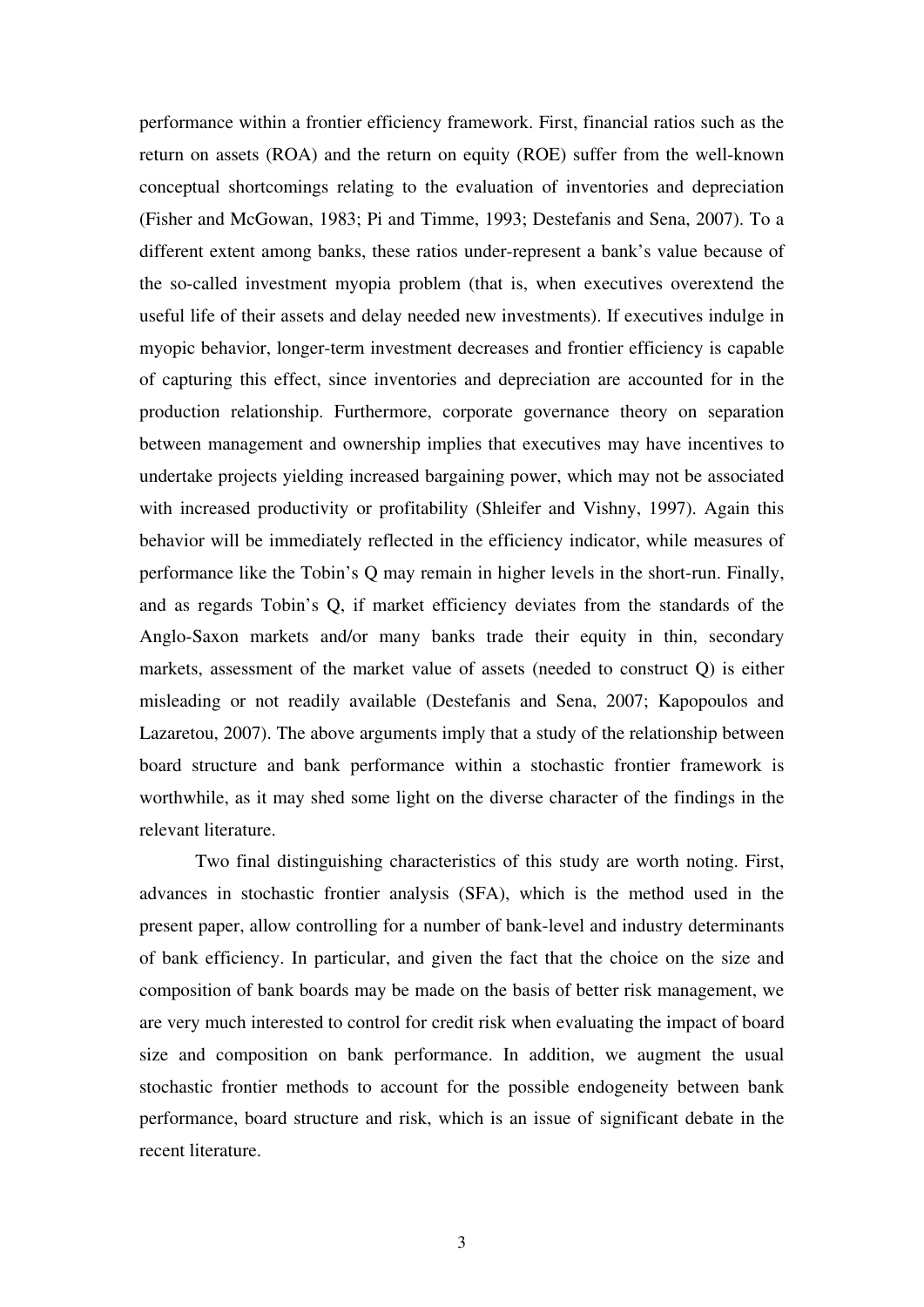The present study comprises five sections. The following section demarcates the general framework of the debate by providing a concise theoretical basis of the increased regulatory and academic interest on banks' corporate governance systems, while also reviewing the relevant literature concerning the relationship between board structure (i.e., board size and composition) and bank performance. The third section explains the empirical model and discusses the dataset used in the present study. The study proceeds with the empirical results and relates them to the different strands of the literature. Finally, the last section concludes the paper.

#### **2. Corporate governance and banks: Setting the discussion in context**

### *2.1. Rationalizing the regulatory emphasis upon banks' corporate governance*

The comparatively heavy regulation of the banking industry has conventionally been attributed to the multifaceted and, by extension, sensitive role that banks perform in the economic system as liquidity guarantors, originators of non-market finance, information brokers between lenders and borrowers and payment system operators (for an overview of the special functions performed by banks and the relevant literature see inter alia Gorton and Winton, 2003 and references therein). Effectively, however, the essential of banking, i.e., the transformation of short-term, payable-on-demand deposits into illiquid, long-term loans, coupled with asymmetric information on the quality of the inherently opaque bank assets and the application of the 'first-come, first-served' rule permeating deposit withdrawals renders credit institutions particularly susceptible to runs by their depositors. To make things worst, the failure of an individual bank may spill-over to other banks, either via inter-bank linkages with the ailing bank or because of panic provoking bank runs on other, non-distressed banks, thus destabilizing the economic system as a whole (for an overview of the theories and literature on bank runs and contagion risk see, inter alia, Calomiris, 2007 and references therein).

Special, public safety-nets in the form of deposit insurance and liquidity injection by the central bank in times of crises (lender-of-last-resort operation) underlines the 'special' role of banks in the economy and manifests the weight that regulators attach in maintaining public confidence in the smooth operation of the banking system. On the other hand, however, public guarantees engender moral hazard as they erode depositors' incentives to monitor credit institutions, while, at the same time, encourage increased risk-taking by banks.<sup>[1](#page-29-0)</sup> Phrased differently, the special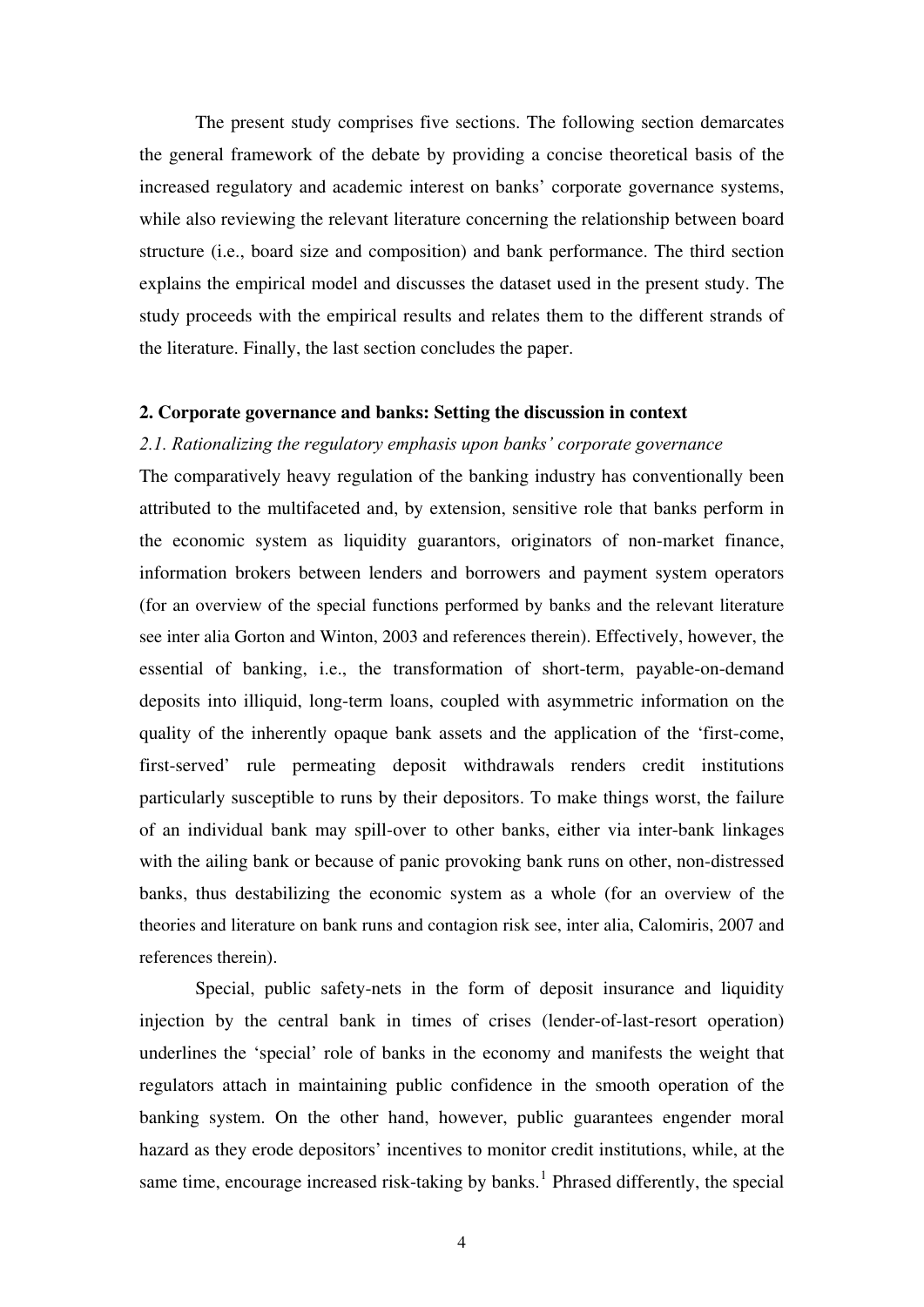character of banks appears to inspire a 'regulatory cycle': banks' distinctive functions call for equally special regulatory attention, which, however, stimulates unique moral hazard risks necessitating, in turn, a new layer of regulation (Bhattacharya and Thakor, 1993; Ceccheti, 1999). Internal corporate governance mechanisms (e.g., appointing non-executive, independent directors, introducing internal control systems, establishing board committees, monitoring directors' remuneration) present themselves as one of the most popular devices to discipline corporate management and curtail banks' increased risk-taking appetite.<sup>[2](#page-29-1)</sup> Moreover, prudently run banks produce positive externalities in the sense that they induce efficient corporate governance of the firms with which they are associated either as creditors or, most importantly, as shareholders (Barth, Caprio and Nolle, 2004).

Indeed, the Basel Committee (2006) has explicitly recognized that the important financial intermediation role of banks, their sensitivity to failures stemming from inefficient corporate management and the need to safeguard and align the (often conflicting) interests of shareholders and other stakeholders, including supervisors, governments and depositors, render banks' corporate governance of great importance to the financial system.<sup>[3](#page-29-1)</sup> Drawing from international experience, the Basel Committee (2006) underlines, in particular, the key role of the board of directors and senior management for the safety and soundness of banks, placing, inter alia, emphasis on the board structure (including size) that "promotes efficiency and real strategic discussion" as well as on the appointment of an adequate number of directors "capable of exercising independent judgment of the views of management, political interests or inappropriate outside interests".

In a similar vein, John and Senbet (1998) corroborate the prominent position that board structure and organization occupy in the corporate governance discussion, concluding that the board of director's effectiveness in monitoring corporate management is fundamentally determined by its independence and size. Nevertheless, as already noticed, notwithstanding the 'popularity' of the particular corporate governance field, empirical research regarding the effect of board structure (i.e., board size and composition) upon bank performance is not only comparatively scarce but, most importantly, has failed to reach consensus.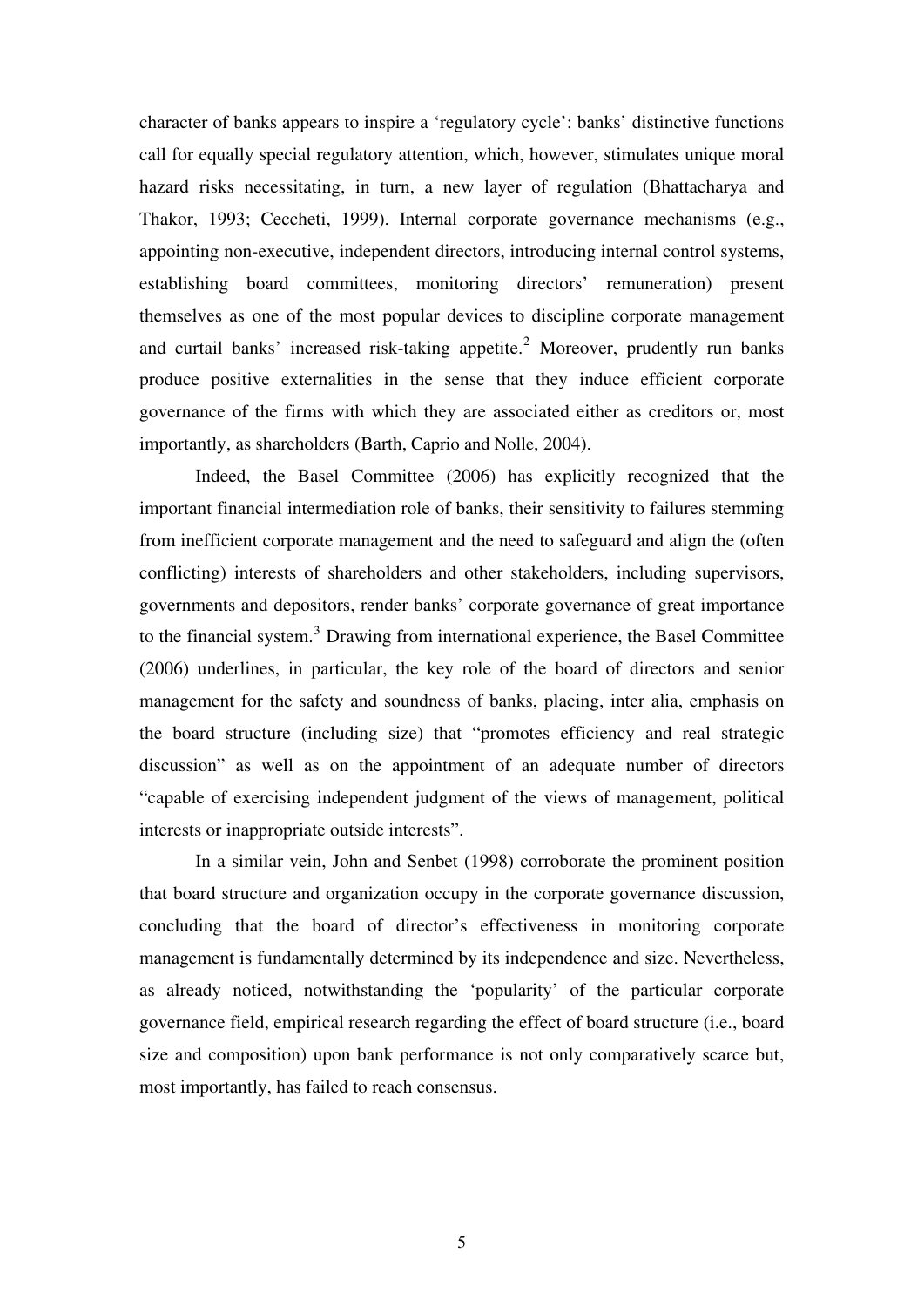#### *2.2. Board size and bank performance*

Simpson and Gleason (1999) elaborated upon a sample consisting of those banking firms listed in the SNL Quarterly Bank Digest 1993 and found that the number of board directors did not have a significant bearing on the probability of banks' financial distress. Adams and Mehran (2005) examined the relation between board size and firm performance using a sample of 35 large publicly-traded US bank holding companies (BHCs) during 1959-1999. Contrary to the evidence for nonfinancial firms, they concluded that banking firms with larger boards do not underperform their peers in terms of Tobin's Q and that, as a result, constraints on board size in the banking industry may be counter-productive. On the same line, Belkhir (2006) studied a sample of 260 US bank and savings-and-loan holding companies for 2002, inferring that internal corporate governance mechanisms (i.e., manager and block-holder ownership, proportion of outside directors, CEO-Chairman duality, board size) are, to a considerable degree, endogenously determined and they exert a non-significant impact upon banks' performance.

Likewise, Zulkafli and Samad (2007) analyzed a sample of 107 listed banks in the nine countries of Asian emerging markets (Malaysia, Thailand, Philippines, Indonesia, Korea, Singapore, Hong Kong, Taiwan, India), also deducing that board size is not significantly correlated with performance measures, such as the Tobin's Q and ROA. Finally, in their updated version of the 2005 research, Adams and Mehran (2008) used a sample of 35 large publicly traded BHCs over the period 1959-1999 and concluded that board size does not have a negative effect on performance.

More recently, Andres and Vallelado (2008) examined information on the characteristics of the boards of directors for 69 commercial banks operating in Canada, US, UK, Spain, France and Italy over the period 1995-2005. After controlling for the ownership structure, the weight of the banking industry, or differences in the regulatory and institutional setting, they found that the inclusion of more directors is positively associated with performance, which is measured by Tobin's Q, ROA and shareholder market return (SMR). However, they added that beyond a certain limit (i.e., 19 directors) the coordination, control and decision-making problems encountered by larger boards offset the benefits.

On the other hand and using a somewhat different approach, Sierra, Talmor and Wallace (2006) constructed a board strength index on the basis of 76 bank holding companies (BHCs) that operated during the period 1992-1997. The index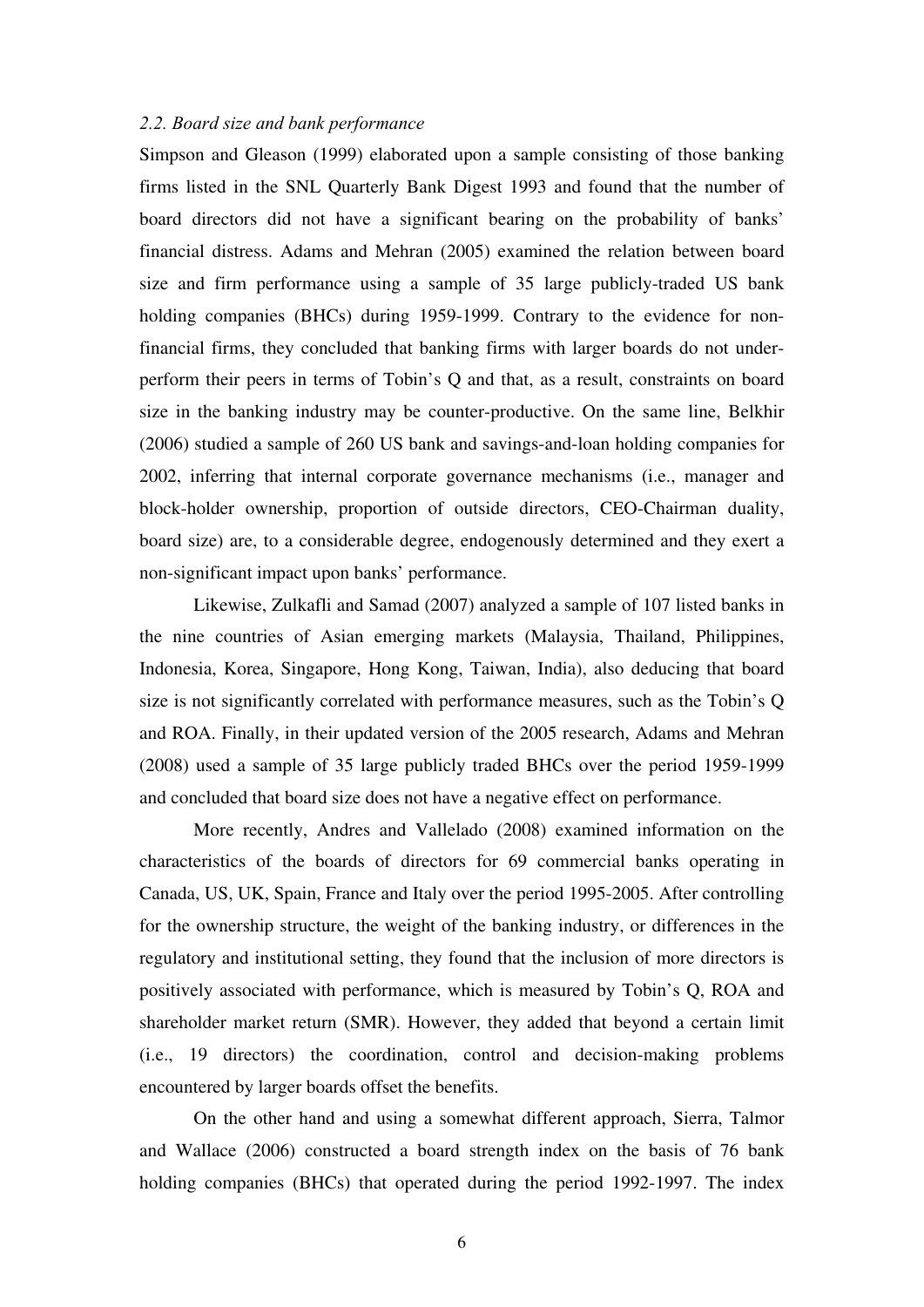consisted of seven variables, including board size and independence under the assumption that larger and more insider-dominated boards are associated with less monitoring and higher CEO compensation and that, as such, denote weaker boards. Their findings indicated that stronger boards (i.e., BHCs with a higher score on the index) display higher performance measured in terms of ROA. The work of Staikouras, Staikouras and Agoraki (2007) examined a sample of 58 out of the 100 largest, in terms of total assets, credit institutions operating in Europe for the period between 2002 and 2004. Their analysis inferred that bank profitability – measured in terms of ROA, ROE and Tobin's Q – is negatively and significantly related to the size of the Board of Directors. Finally, Pathan, Skully and Wickramanayake (2007) using a dataset of the Thai commercial banks over the period 1999-2003, also obtained a negative relation between board size and both ROE and ROA.

#### *2.3. Board composition and bank performance*

The same puzzling picture is attained when empirically assessing the relationship between board composition and bank performance. A string of literature inferred that the proportion of directors maintaining an employment relationship with the bank (inside directors) and all other directors (outside directors) does not have a significant impact upon bank performance as measured in terms of Tobin's Q, ROA and ROE (Pi and Timme, 1993; Adams and Mehran, 2005, 2008; Belkhir, 2006). Staikouras et al. (2007) reached the same conclusion after examining the effect of the executive and non-executive directors' ratio upon bank performance. In the particular study, "directors that are currently employed by the firm, retired employees of the firm, related company officers or immediate family members of firm employees are classified as executives", while "[n]on-executive directors are members of the Board who are not top executives, retired executives, former executives, relatives of the CEO or the chairperson of the Board, or outside corporate lawyers employed by the firm". On the same line, Simpson and Gleason (1999) found that enhancing the participation of inside directors (i.e., corporate officers also serving as board directors) does not have a bearing on the banks' probability to become financial distressed, while Griffith, Fogelberg and Weeks (2002) also concluded that banks' performance, measured in terms of market value added (MVA), economic value added (EVA) and Tobin's Q, is not significantly influenced by the number of inside directors (i.e., officers, ex-employees, persons related to an officer of the bank).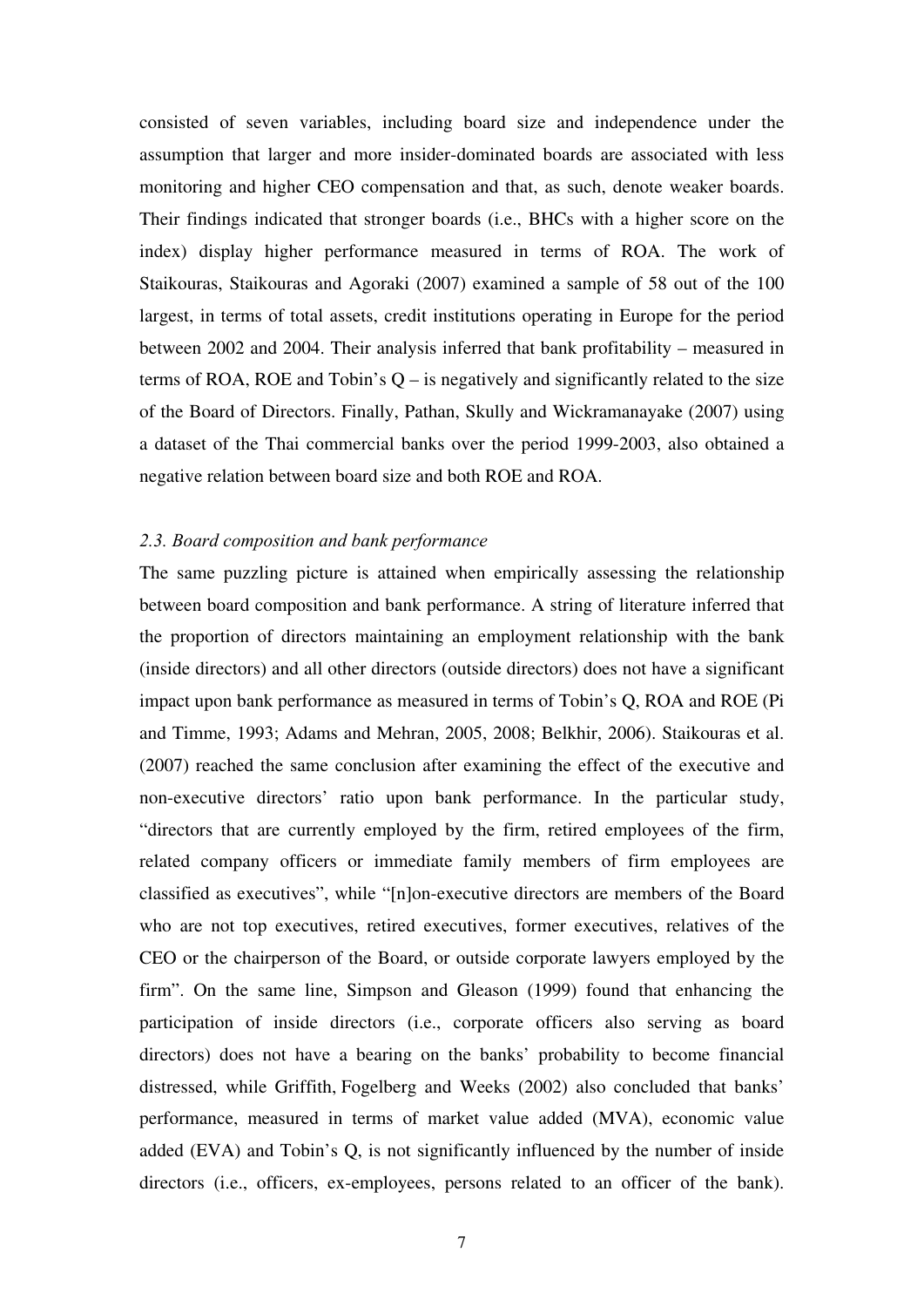Finally, the more recent work of Andres and Vallelado (2008) found an inverted Ushaped relation between the proportion of outsiders, defined as the number of nonexecutive directors, and bank performance, suggesting that an optimum combination of executive and non-executive directors would be more effective in securing value for banks than excessively independent boards.

In contrast, Sierra et al. (2006), after denoting inside directors as the number of executive directors and associating their presence with less board independence and accountability, concluded that a positive correlation subsists between stronger boards (i.e., BHCs with a higher value for a composite board index also comprising board independence and accountability) and performance measured in terms of ROA. The research of Busta (2007) examined a sample of 69 listed banks from France, Germany, Italy, Spain and UK over the period 1996-2005 and a sample of 125 banks operating in EU-15 and Switzerland during 2004. The results from the first sample indicated that banks with a higher presence of non-executives (i.e., independent directors) in their boards perform better in terms of the market-to-book value and return on invested capital (ROIC) as far as the Continental Europe is concerned, while the opposite holds for the UK; no significant correlation was detected in terms of ROA. On the same line, Pathan et al. (2007) reached the conclusion that more board independence, determined as the number of outside/non-executive directors maintaining no material (employment or shareholding) relationship with the firm, is associated with better performance of Thai banks, implying that independent directors improve board accountability.

#### *2.4. Bank efficiency and corporate governance: New paths for exploration*

The empirical literature on bank efficiency and corporate governance parameters is outstandingly meager and is completely absent (to the best of our knowledge) when the broader measure of profit efficiency is considered. Pi and Timme (1993) employed, for the first time, not only ROA but also cost efficiency (derived from a stochastic frontier cost model) as a performance measure, arguing that cost efficiency is negatively related to the combination of the Chairman and CEO roles and unrelated both to institutional and large ownership, as well as to the proportion of outside and inside board directors. Unfortunately, this early paper has not taken full benefit from the relatively recent econometric advances on stochastic frontiers and in particular of the consistent modeling of the determinants of bank efficiency. Finally, pursuing the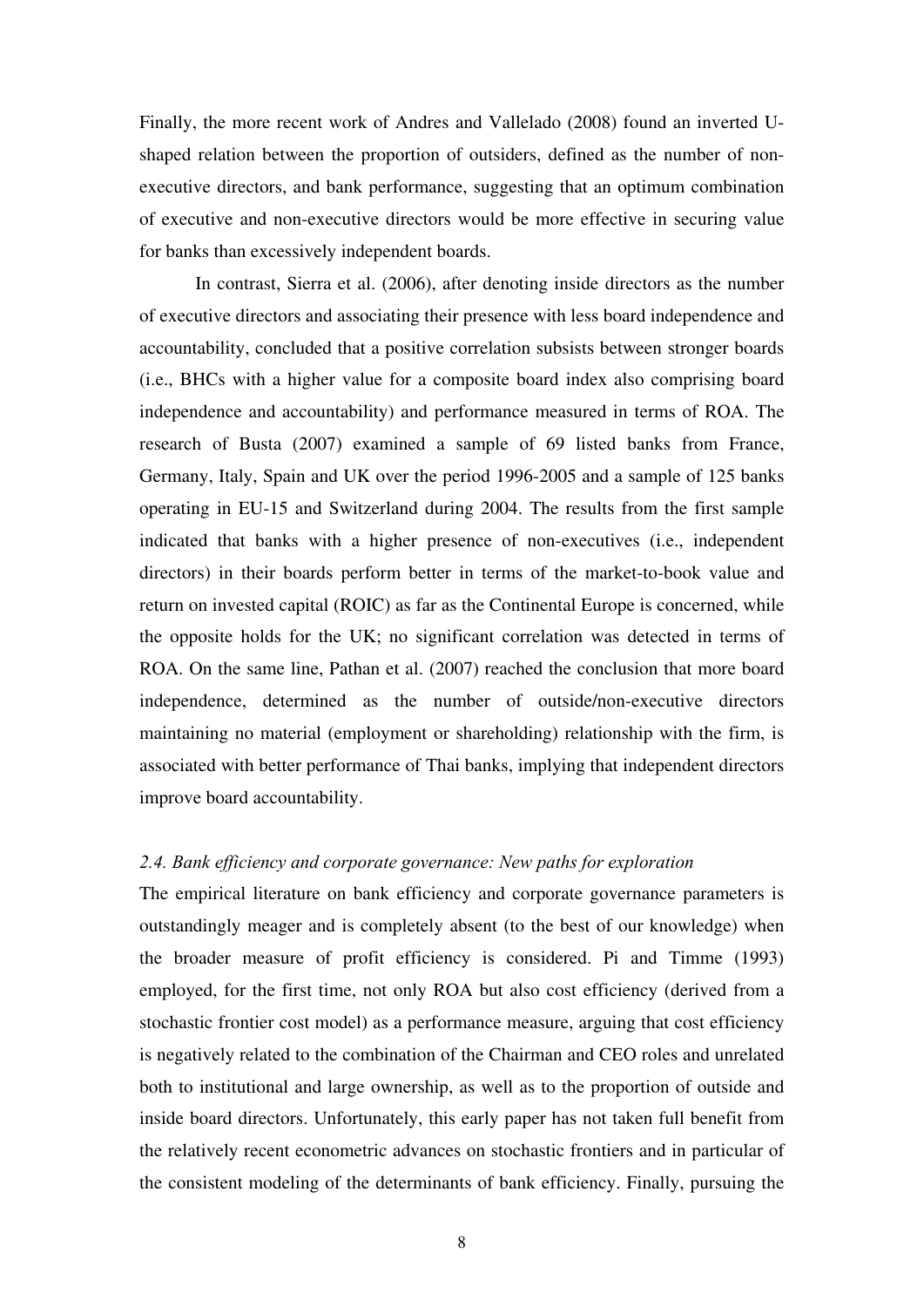same issue, Tanna, Pasiouras and Nnadi (2008) used a sample of 18 banks operating in the UK between 2001 and 2006 and a combination of data envelopment analysis with Tobit regressions to estimate the technical, allocative and cost efficiency in the first stage and then identify potential correlates of efficiency. They found some evidence that board size is related to efficiency noticing, however, that this impact is not robust across different samples and specifications, while, at the same time, they concluded that a higher proportion of non-executive directors has a robustly positive and significant impact on all measures of efficiency. However, this two-stage approach applied in the study, is subject to severe consistency problems (see Brissimis, Delis and Papanikolaou, 2008).

#### *2.5. Endogeneity issues*

A relatively more recent line of literature has been attempting to establish a relation between board size and composition, on the one hand, and firm characteristics, on the other hand, based upon the costs and benefits of the board's monitoring and advising roles (see e.g., Linck, Netter and Yang, 2008; Lehn, Patro and Zhao, 2008; Coles, Daniel and Naveen, 2008). The main thrust of this literature is that each firm structures the board in a way that promotes its own future value, thus offering a plausible explanation for the future size and composition of the board (for a thorough discussion, see also Bhagat and Jefferis, 2002). As a result, a causal relationship between board variables and firm performance when the former are assessed as exogenous should be approached with cautiousness. Given this potential endogeneity, it would appear that modeling board composition in the fashion of most of the previous literature may not be appropriate (see also Garay and Gonzalez, 2008). Therefore, besides using a stochastic frontier approach to proxy bank performance, we also opt for augmenting the estimation technique to account for the aforementioned potential endogeneity.

#### **3. Empirical specification and data**

#### *3.1. Methodology*

To provide a comprehensive analysis of bank efficiency we estimate both cost and profit efficiency, using the so-called stochastic frontier analysis (SFA). More specifically, we build on the model put forth by Battese and Coelli (1995), as their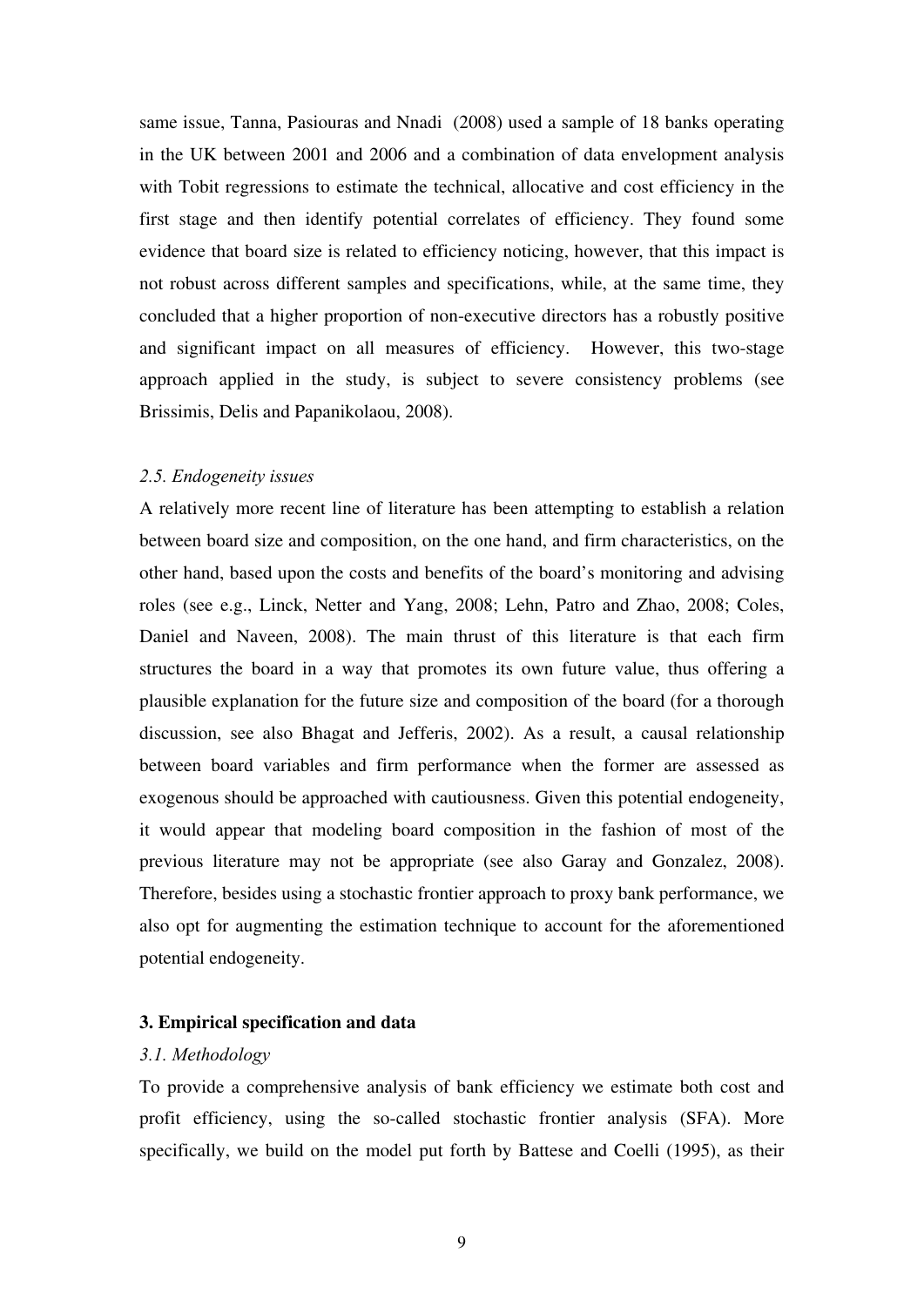framework permits the simultaneous estimation of the profit or cost frontier with the equations including the determinants of efficiency.

Cost efficiency is defined as the deviation of a bank's actual cost from the best-practice in the industry. Thus, the cost efficiency ratio measures the proportion of cost or resources that are used efficiently by the bank. The general Battese and Coelli model specifies a cost frontier with the following properties:

$$
\ln TC_{it} = f(W_{it}, Y_{it}) + v_{it} + u_{it}
$$
 (1)

frontier  $(v_{it} \sim \text{iid}N(0, \sigma_v^2))$  and captures a phenomenon beyond the control of where  $TC_{it}$  denotes observed operating and financial cost for bank  $i$  at year  $t$  (in logarithmic terms),  $W_{it}$  is a vector of input prices and  $Y_{it}$  is a vector of outputs of the bank. The error term is distinguished in two components:  $v_{it}$  corresponds to the random fluctuations, is assumed to follow a symmetric normal distribution around the management;  $u_{it}$ , accounts for the bank's inefficiency, which can be controlled by management and is assumed to follow a truncated normal distribution of the form  $u_{it} \sim N(m_{it}, \sigma_u^2)$ . The SFA approach assumes that the inefficiency component of the error term is positive; that is, higher bank inefficiency is associated with higher cost. For the estimation of the cost function, we follow the literature (see e.g., Lensink, Meesters and Naaborg, 2007) in using the following translog specification:

$$
\ln(TC_{it}) = a_0 + \sum_i a_i \ln W_{it} + \sum_j \beta_j \ln Y_{jt} + 1/2 \sum_i \sum_m a_{im} \ln W_{it} \ln W_{mt} + 1/2 \sum_j \sum_k \beta_{jk} \ln Y_{jt} \ln Y_{kt} +
$$
  
+
$$
\sum_i \sum_j \delta_{ij} \ln W_{it} \ln Y_{jt} + \lambda D + \kappa T + \kappa' T^2 + \nu_{it} + u_{it}
$$
 (2)

The standard symmetry restrictions are imposed, i.e.,  $a_{im} = a_{mi}$ ;  $\beta_{jk} = \beta_{kj}$  (see also Berger and Mester, 1997). Note that in the above specification we include both country dummy variables (*D*) and a time trend (*T*) in the estimation of the frontier. Since a translog function is a second order approximation, a squared term of the trend is also included.

Contrary to the concept of cost efficiency, profit efficiency captures both the cost and revenue dimension of bank operation and therefore accounts for inefficiency originating both in the input and output side (Berger, Hancock and Humphrey, 1993). In other words, profit efficiency is a broader measure of bank performance that identifies how close a bank is to producing the maximum possible profit, given a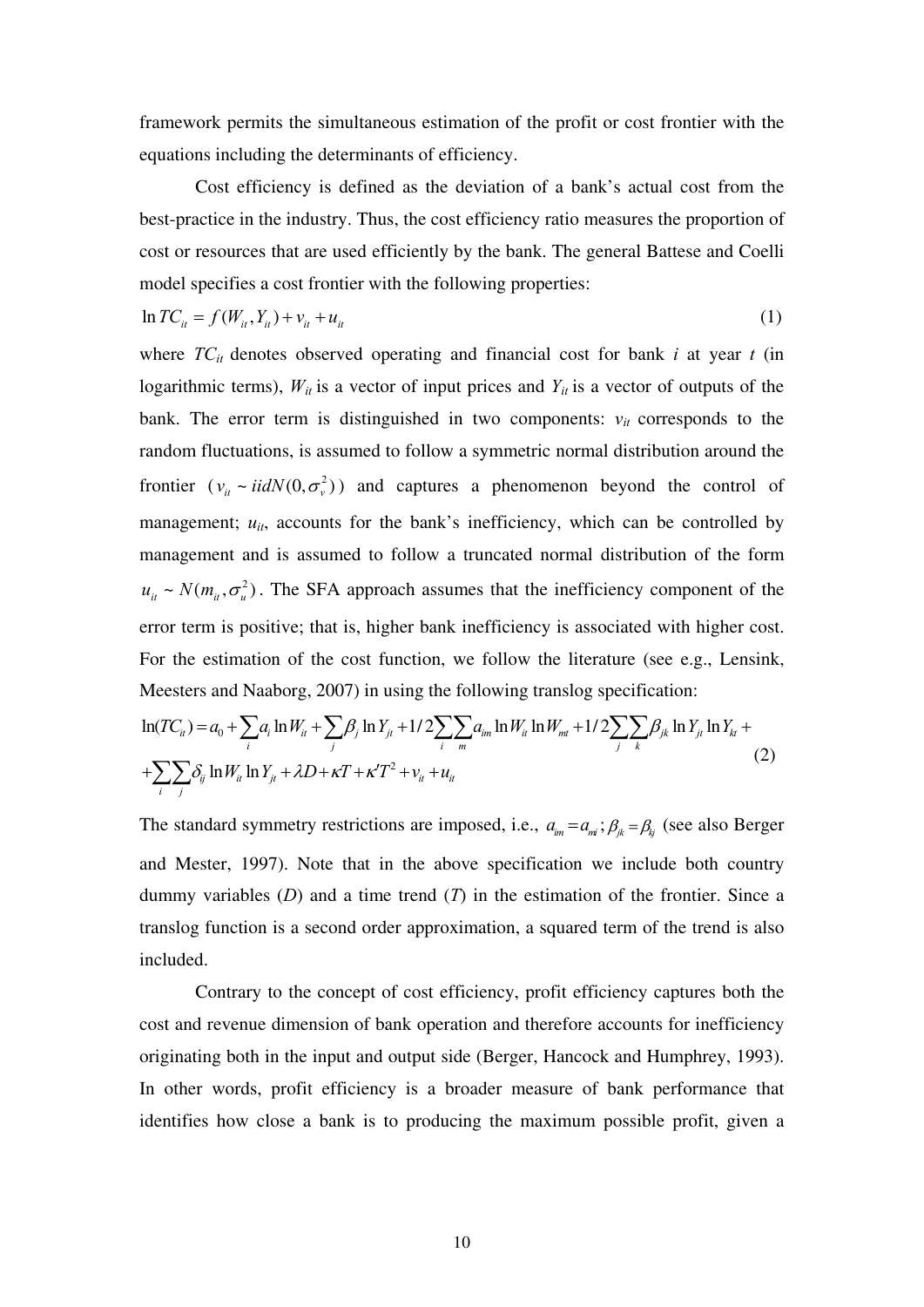particular level of input and output prices (Berger and Humprey, 1997). The profit function of a bank takes the following general form:

$$
\Pi_{it} = f(W_{it}, Y_{it}) + v_{it}^{\prime} + u_{it}^{\prime}
$$
\n(3)

where  $\Pi_{it}$  is total profit of bank i in period *t*, and the error terms (inefficiency and remainder disturbance) follow the same assumptions as above. Note that we employ an alternative profit function in which each bank maximizes profits given output quantities, rather than taking output prices as exogenous (Berger and Humphrey, 1997). In most cases the alternative profit function has provided qualitatively similar results with a standard profit function; however, the alternative profit function can be employed when output price data is missing (for further discussion on this issue, see Berger and Humphrey, 1997; Berger and Mester, 1997 and references therein).

Similarly to the case of the cost function, we specify a translog profit function of the following form:

$$
\ln(\Pi_{ii} + \theta + 1) = a_0 + \sum_i a_i \ln W_{ii} + \sum_j \beta_j \ln Y_{ji} + 1/2 \sum_i \sum_m a_{im} \ln W_{ii} \ln W_{mi} + 1/2 \sum_j \sum_k \beta_{jk} \ln Y_{ji} \ln Y_{ki} + \sum_j \sum_j \delta_{ij} \ln W_{ii} \ln Y_{ji} + \lambda D + \kappa T + \kappa' T^2 + v_{ii} - u_{ii}
$$
\n(4)

Notice that, consistent with the profit efficiency literature (see e.g., Berger and Mester, 1997), we add a constant  $\theta$  to the profits of all banks to avoid having observations with negative net profits that would render estimation unfeasible.

In both the cost and profit efficiency models, the mean of the inefficiency term *m* is modeled as a linear function of a set of explanatory variables:

$$
m_{it} = \xi_i Z_{it} + w_{it} \tag{5}
$$

where  $w_{it}$  is assumed to be truncated normally distributed, with zero mean and variance  $\sigma_u^2$ ,  $\xi$  is a vector of coefficients to be estimated, and *Z* is a vector of bankspecific and country-level factors that affect efficiency, including the proxies for the governance variables. Finally, in the previous section, we observed a number of reasons explaining that the endogeneity problem of the governance variables is quite relevant and should be dealt with in our empirical framework. A simple way to come around this issue is to follow the transformation of Bhargava (1991). In our empirical model this transformation implies separating the Z-variables into a class of exogenous variables and a class of endogenous variables. In other words, it is assumed that the variables characterizing the board structure and all the other bank-level Z-variables are correlated with  $\nu$  in some general way. The country-specific control variables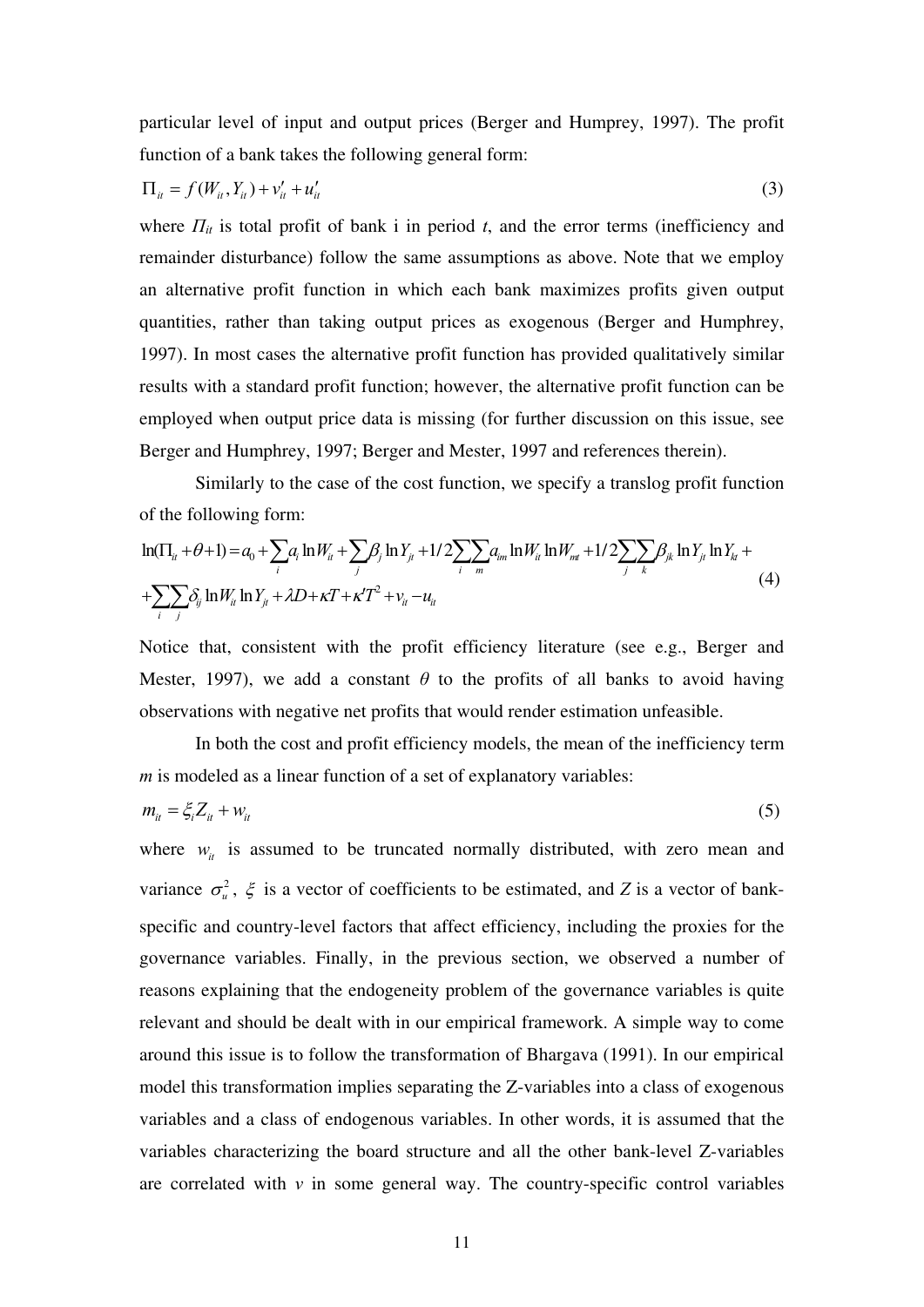(given below) serve as exogenous variables. In this framework, a third equation is estimated simultaneously with Eqs. (2 or 4) and (5), which involves regressing the endogenous variable on the exogenous variables. In particular, this third equation takes the form  $-Z_2+\xi_1Z_1=w_2$ , where  $Z_2$  and  $Z_1$  are the endogenous and exogenous classes of variables, respectively. The emerging system can be estimated using full information maximum likelihood, under the assumption of normal standard errors.<sup>[4](#page-29-1)</sup> For a proof of the consistency of this system estimator, see Bhargava (1991).

#### *3.2. Data*

Having defined the methodological approach to be followed, we focus on the selection of variables. We construct a balanced sample of 57 large European commercial banks operating in the EU-12 countries over the period 2002-2006. These banks were amongst the 100 largest (in terms of book value of assets) banks during the period examined.<sup>[5](#page-29-1)</sup> All data were manually collected from bank accounts and annual reports. The availability of panel data permits us to check the response processes over time and to identify how the changing characteristics of the board affect bank efficiency.

The first problem encountered in evaluating bank efficiency is the definition and measurement of bank output. The two most widely used approaches are the 'production' and the 'intermediation' approaches (for details, see Berger and Humphrey, 1997). While we acknowledge that it would probably be best to employ both approaches to identify whether the results are biased when using a different set of outputs, transaction level data needed to employ the production approach is typically unavailable on a bank-by-bank basis. Hence, our study opts for the intermediation approach. Accordingly, we specify three outputs, namely, total loans, total securities and off-balance sheet items; and three inputs, i.e., interest expenses, personnel expenses and total other expenses. The three input prices are constructed by dividing (i) interest expenses by total deposits and short-term funding, (ii) personnel expenses by total assets<sup>[6](#page-29-1)</sup> and (iii) overheads by total fixed assets (a similar approach has been adopted by many other studies, including, for example, Altunbas, Gardener, Molyneux and Moore, 2001). In order to guarantee linear homogeneity we scale total costs and inputs prices by the price of labor.

The elements *Z* of main interest in the present study are the measures of board size and composition, comprising the so-called board structure factor. Following the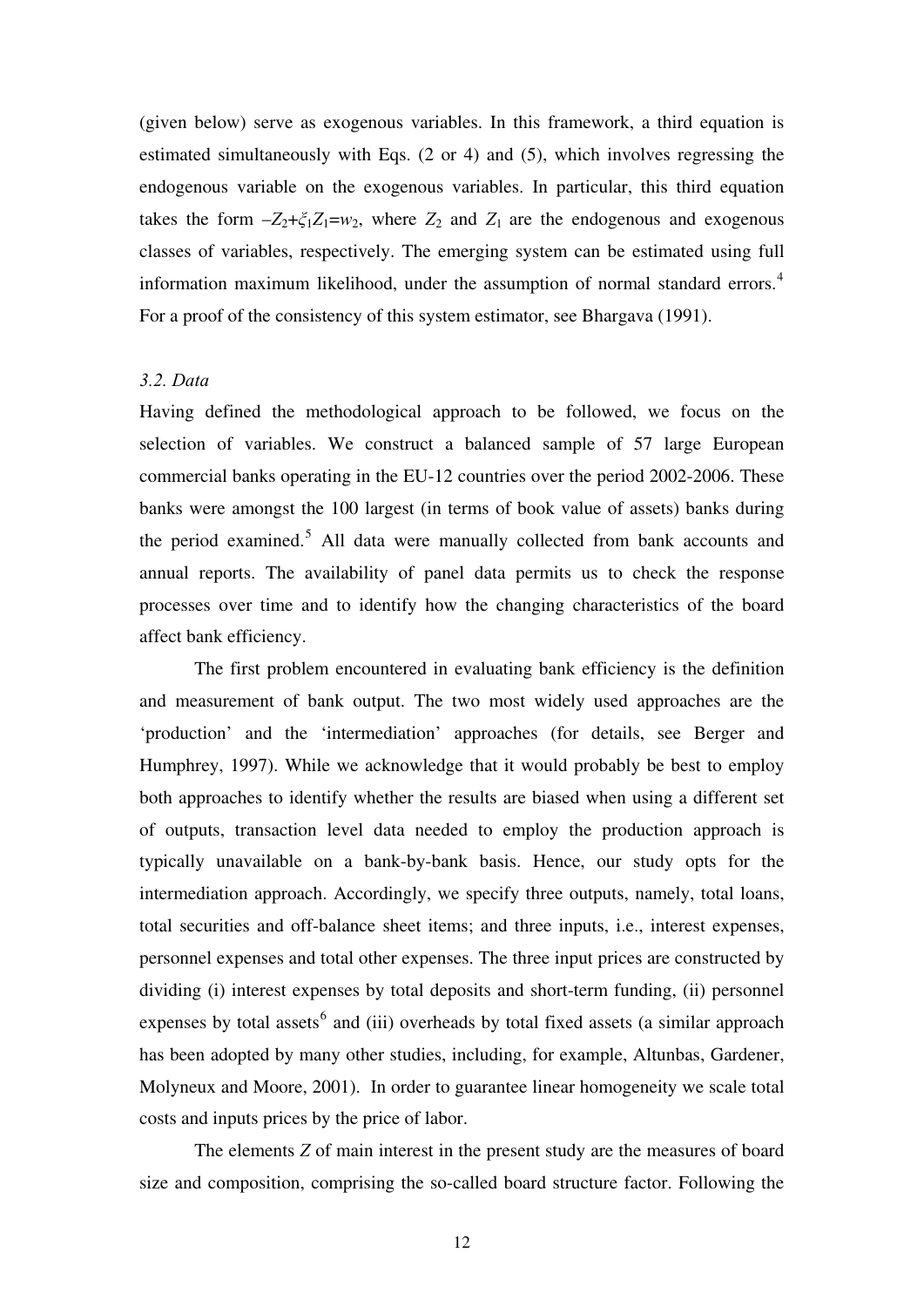corporate governance literature (e.g., Yermack, 1996), we define board size as the natural logarithm of the number of directors. However, as bank size exhibits a positive correlation with board size, we also develop an alternative measure to check the robustness of our results by dividing the board size variable by the natural logarithm of total assets (see also Anderson, Mansi and Reeb, 2004). This allows us to avoid the critique that large banks, which naturally face more complex organizational structures, are in need of larger boards.

Turning our attention to the board composition measure, several caveats should be placed in order. To begin with, as a proxy for board composition we use the ratio of non-executive directors over the total number of directors. Definitions of who qualifies as 'executive' and 'non-executive' director vary across legal systems. Nevertheless, a common and generally acceptable denominator could be traced in the EU Commission Recommendation 2005/162/EC, defining an 'executive director' as any member of the administrative body (unitary board) who is engaged in the daily management of the company, and a 'non-executive director' as any member of the administrative body (unitary board) of a company other than an executive director. The fundamental role of non-executive directors evolves around overseeing executive and managing directors while also dealing with situations involving conflicts of interests (OECD, 2004; EU Commission Recommendation, 2005/162/EC). With respect to banks that adopt the 'two-tier' (or dual) board system, the assumption made is that the directors that belong to the supervisory board (i.e., supervisory directors) are non-executives. This is absolutely consistent both with the relevant definitions offered by the EU Commission Recommendation 2005/162/EC, the OECD 2004 Corporate Governance Principles and the 2006 Basel Committee Corporate Governance Principles using the two terms interchangeably and delineating nonexecutive and supervisory directors' tasks in an identical manner, as well as with the relevant literature (e.g., Van Greuning and Brajovic-Bratanovic, 2003; Busta 2007).

Second, as already evidenced by the relevant literature review, empirical research tends to approach the board composition measure from varying angles, which, in turn, may add an element of confusion to the ensuing conclusions. More specifically, while part of the literature differentiates between 'insiders' and 'outsiders' another part distinguishes between 'executives' and 'non-executives' and, yet, a third portion attempts to separate 'independent' from 'non-independent' directors or even equates 'non-executives' with 'independent' directors. Our position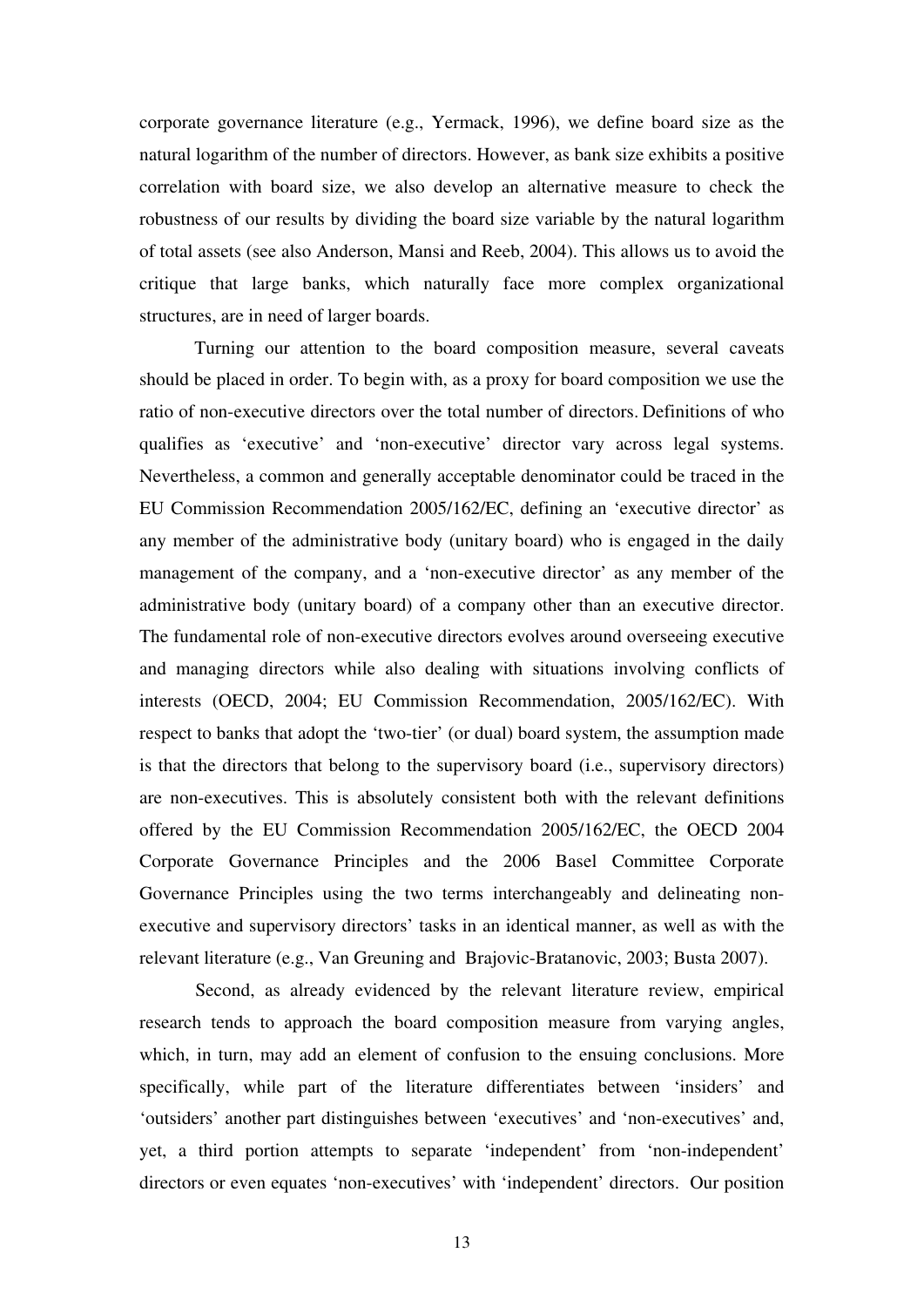is crystal clear: our estimates are based upon the unambiguous dichotomization between 'executive' and 'non executive' directors, as already defined in the previous paragraph. Although it is generally considered that board independence is enhanced by including non-executive directors (EU Commission Recommendation 2005/162/EC; Basel Committee, 2006) and that, as a result, the number of nonexecutives could be used as a proxy for board independence, we take the position that such an approximation is not absolutely robust. For, 'independent directors' are not one and the same with but constitute a sub-group of non-executive directors, bearing distinctive qualitative characteristics typically reflected into national corporate governance principles in the form of 'negative' criteria (e.g., not be employed by the company or its affiliates, not be closely related to the company or its management through significant economic, family or other ties, not be representative of or having close business ties with dominant shareholders, not be significant creditor or supplier of the company, etc.).<sup>[7](#page-29-1)</sup> Understandably, the wide divergence of 'independence criteria' across different jurisdictions in conjunction with the lack of available data on the nomination of particular directors as independent does not allow accurate estimation of the genuine degree of board independence; hence, we avoid using the relevant term preferring, instead, the more pragmatic term 'board composition' (see also Short, 1996; Sierra at al., 2006; Busta, 2007; Kang, Cheng and Gray, 2007).

We also use as *Z* bank-level controls for capitalization and credit risk, so as to capture the potential interrelationship between board size and/or composition with these basic bank characteristics. Capitalization is measured by the ratio of equity to total assets and credit risk by the ratio loan loss provisions to total loans.<sup>[8](#page-29-1)</sup>

Furthermore, note that we estimate a common frontier for all banking systems in our sample, which enables us to compare the bank-level efficiency estimates across countries. To make the global estimation feasible, we employ (as additional Zvariables) country-specific controls, which include GDP per capita as a proxy for differences in the level of economic development, banking market concentration as a proxy for banking industry structure, the ratio of domestic credit to the private sector as a percentage of GDP to control for differences in the development of the financial sector and the nominal interest rate as a proxy for the differing monetary conditions across countries. Data for the macroeconomic variables are collected from the World Bank's World Development Indicators. Concentration is measured by the Herfindahl-Hirschman (H-H) index (obtained from ECB, 2007).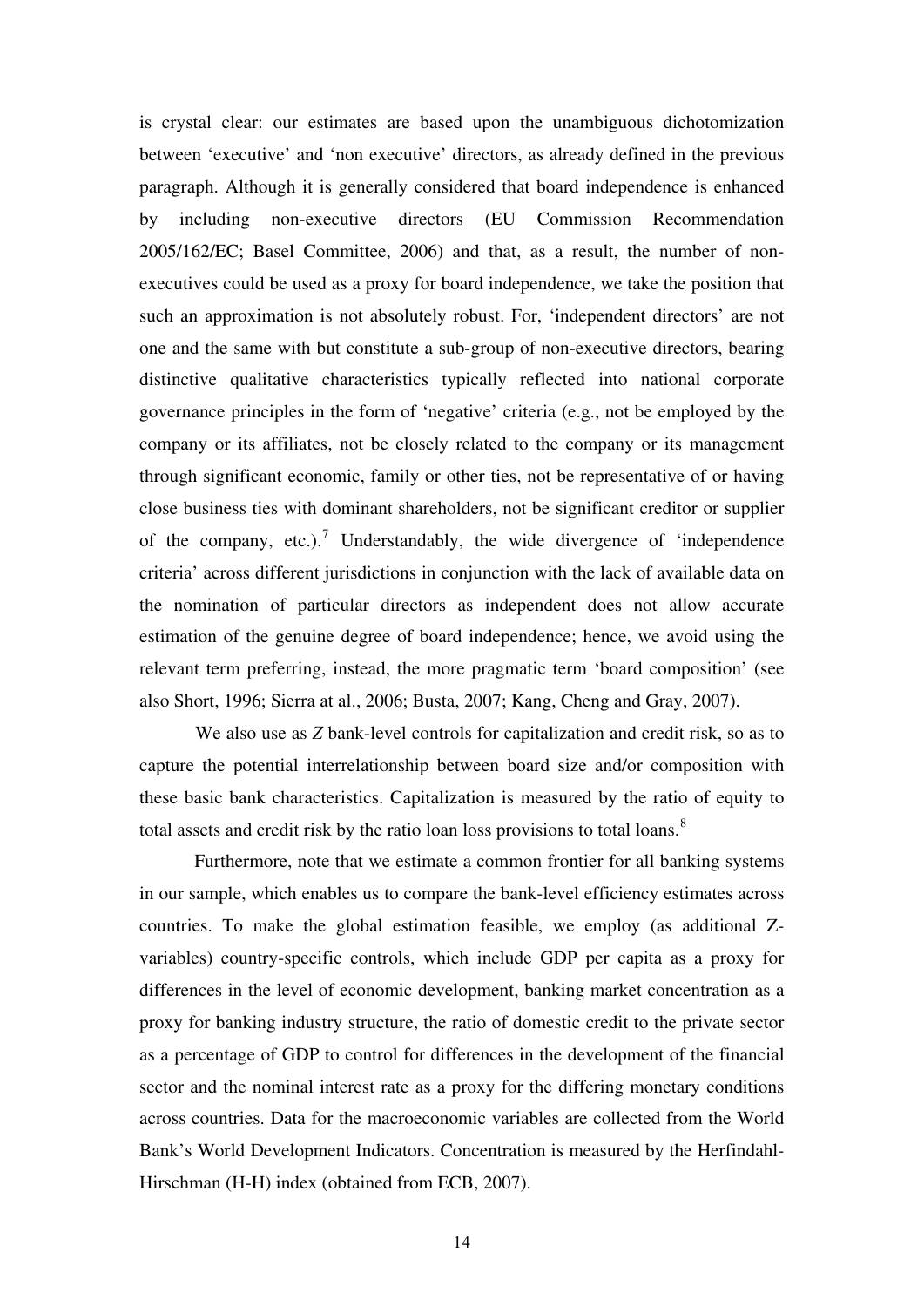Table 1 provides descriptive statistics for all the potential correlates of bank efficiency (*Z*s). As regards the main variables of interest, the board size variable ranges between 7 and 48 directors and takes a mean value of 17.15. Board composition in terms of non-executive directors' participation in the board also varies widely across banks (from a minimum of 18% to a maximum of 89%) and takes a mean value of approximately 61%. The summary statistics are quantitatively similar with those reported in previous studies of the banking sector (see e.g., Adams and Mehran, 2003; Busta, 2007; Staikouras et al., 2007; Tanna et al., 2008).

*(Please insert Table 1 about here)* 

#### **4. Empirical results**

A number of different versions of the models are estimated and the findings of the basic specifications are reported in Table 2. The estimated values for the cost and profit efficiency are fairly reasonable. On average, cost efficiency obtains a mean value of 8[9](#page-29-1)% and profit efficiency stands at  $84\%$ . Since board size and the proportion of non-executive directors are highly correlated variables (the Pearson correlation for the variables is as high as 88%), we avoid using them simultaneously in the same estimated equations. We further explore two propositions concerning (i) the possible non-linearity in the relationships in hand (see Table 3) and (ii) the interrelationship between board structure and bank risk-taking (see Table 4). In what follows, we discuss these results in turn. $10$ 

A first hint regarding the good fit of our equations is obtained from the findings on the effect of control variables on cost and profit efficiency. In particular, our results show that GDP per capita has a positive impact on cost and profit efficiency in all cases, implying that an increase in GDP lowers total costs. This appears intuitive considering that in more prosperous countries banks have better access to new technologies (Lensink et al., 2007) or they can offer services of better quality. Consistent with the literature suggesting a tradeoff between concentration and efficiency (see e.g., Fries and Taci, 2005), the H-H index has a negative and significant impact on cost efficiency; however this effect becomes insignificant when profit efficiency is considered. Finally, the capital ratio is negatively and significantly correlated with cost efficiency and positively correlated with profit efficiency. The former result is expected considering that equity capital is an expensive source of funding, while the latter result is consistent with the literature advocating that higher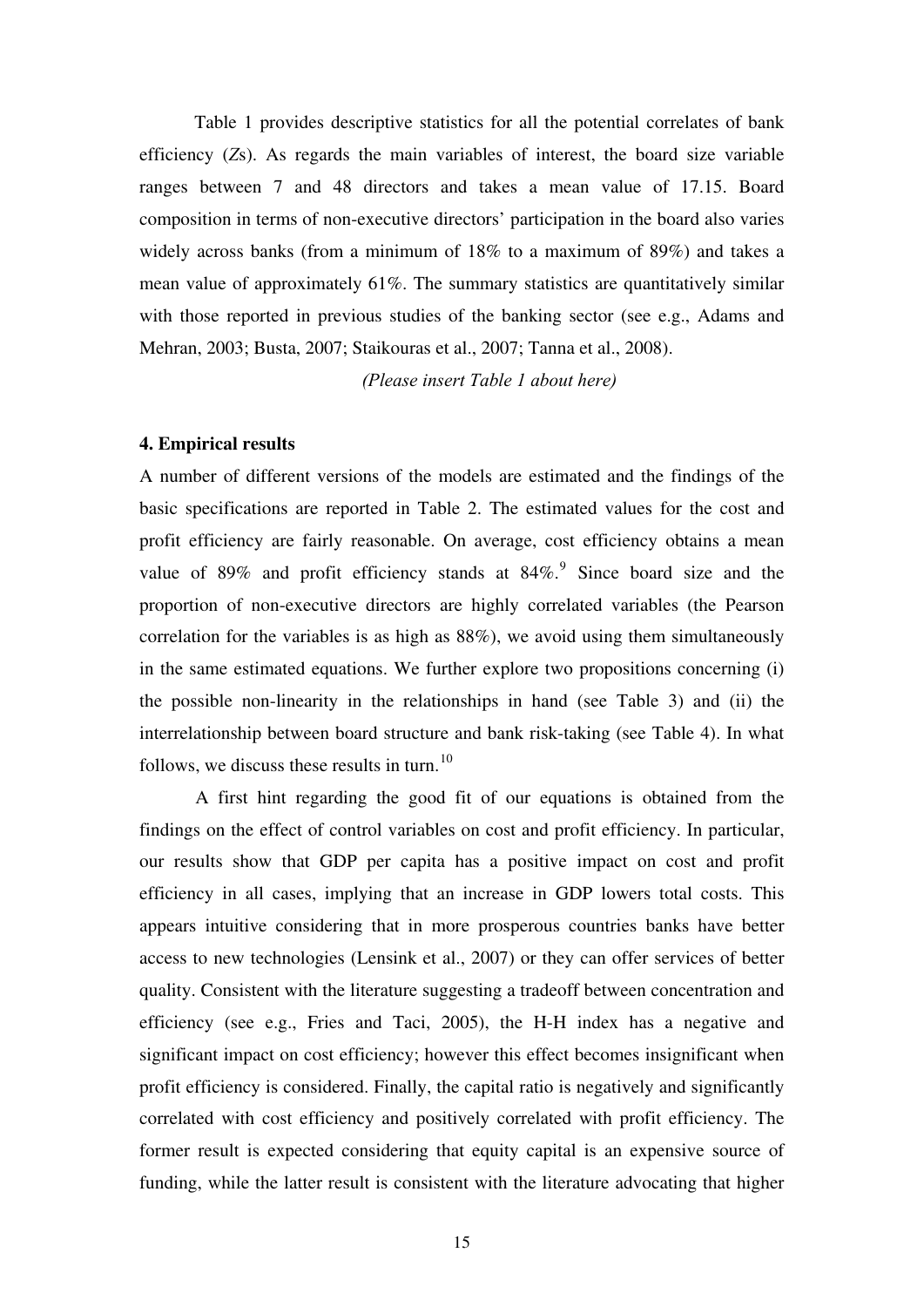capital increases bank revenues and thus counterbalances the increased costs (see e.g., Berger, 1995; Brissimis, Delis and Tsionas, 2006).

Turning to the main focus of our study, our findings seem to be more favorably inclined towards the strand of literature suggesting a negative correlation between board size and performance (measured in terms of both cost and profit efficiency). In fact, this negative impact is further strengthened when scaling board size by bank size (see columns II, V of Table 2).<sup>[11](#page-29-1)</sup> A number of theoretical arguments back up these findings. First, larger boards are usually associated with more intense coordination, communication and process problems. In addition, free-rider problems become more acute: larger boards not only entail less time for directors in expressing their opinions within board meetings but also constrain directors' incentives to acquire information and monitor executive management, which essentially renders them more easily controllable by the CEO (Lipton and Lorsch, 1992; Jensen, 1993; Yermack, 1996). Finally, considering that variability constitutes a significant dimension of performance, larger boards are related with more compromises to reach consensus and, by extension, with less direct and instant decision-making and more modest corporate performance (Cheng, 2008).

The results reflecting a negative correlation between board composition and cost efficiency (see column III, Table 2) and an insignificant relationship between board composition and profit efficiency (column VI of Table 2) seem to contradict the conventional wisdom favoring outsider-dominated boards. In fact, combining evidence from the cost and profit efficiency equations and considering that the element of revenue is missing from cost equations, it appears that the increased cost associated with larger bodies of non-executives is counterbalanced by improved revenue for banks with larger proportion of non-executive directors. In other words, one may suspect that within the profit efficiency measure, decreased cost efficiency and increased revenue efficiency owing to a larger share of non-executives yield the non-significant result.

Another plausible explanation for the absence of a noteworthy association between the proportion of non-executive directors and performance is offered by Hermalin and Weisbach (1991) suggesting that it may well be the case that firms optimally weigh their boards between insiders and outsiders, in which case it would be difficult to trace a relationship between board composition and performance.<sup>[12](#page-29-1)</sup> This argument also appears to be in harmony with our additional tests presented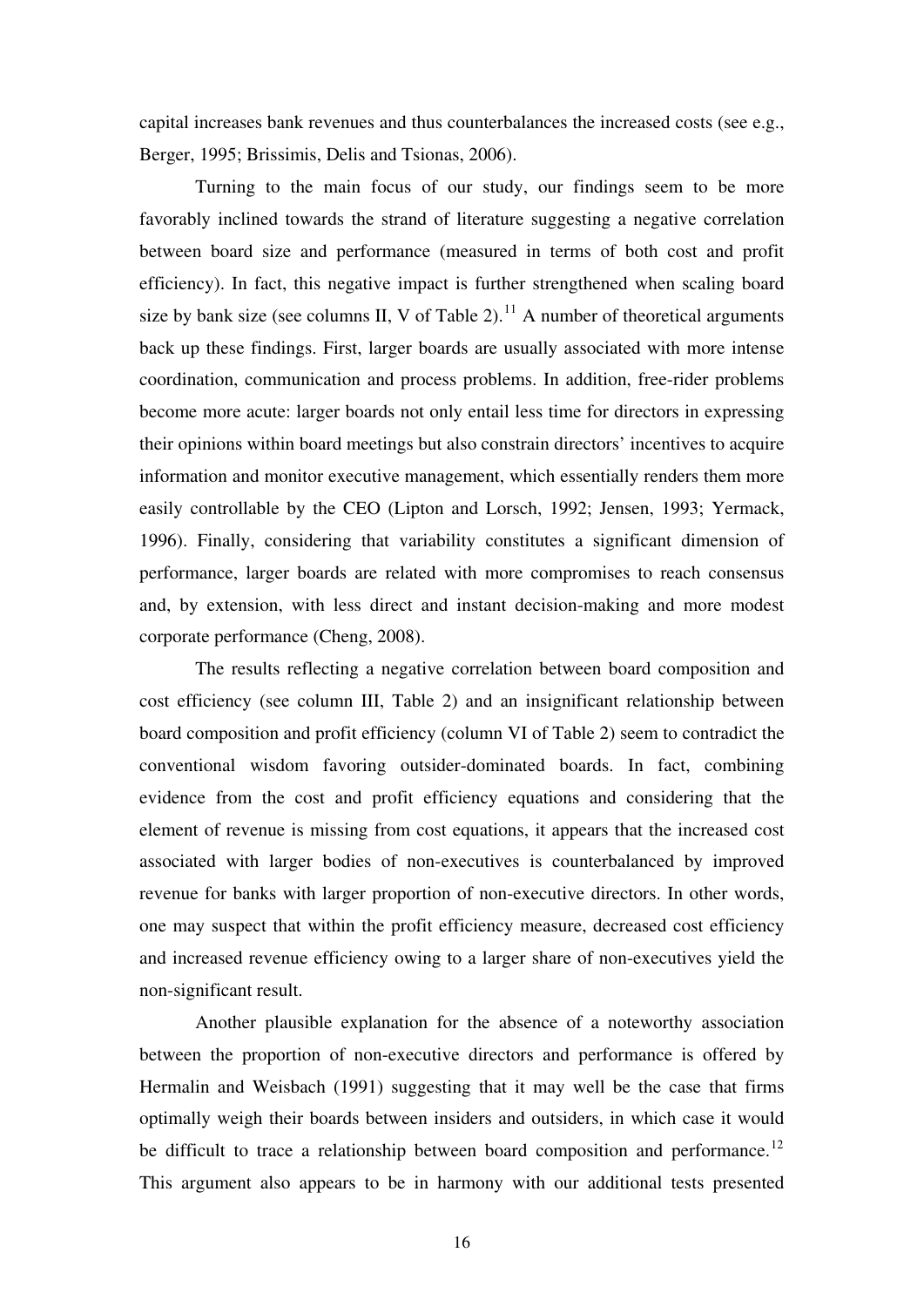below reporting an inverted U-shaped relationship between board composition and profit efficiency.

#### (Please insert Table 2 about here)

In order to inquire into the robustness of the basic results presented in Table 2, we estimate a number of alternative regressions. First, we include the square of board size to examine the issue of non-linearity, yet no such a pattern is identified in either the cost or profit efficiency equations (see columns I, II, IV and V of Table 3). In contrast, and as regards profit efficiency, the share of non-executive directors has a positive and significant impact, while the coefficient on its squared term is negative and significant. Thus, profit efficiency and board composition appear to be related in an inverted U-shaped way, which implies that an optimum mix of executives and nonexecutives could better promote bank efficiency. This effect, combined with the aforementioned finding on the improved revenue efficiency due to the increased presence of non-executive directors, seems to underscore the case made by supervisory authorities and international fora concerning the, rather neglected, advising role of non-executive, independent directors.

In particular, those non-executive directors that have been nominated as independent may have a positive bearing on the quality of corporate decision-making and strategy by (a) bringing new perspectives from other businesses, (b) constructively challenging and enriching company strategies and introducing significant sources of management experience and expertise, and (c) advancing the company's reputation and assisting in the creation of business affiliations (OECD, 2004; Basel Committee, 2006; UK FRC Combined Code, 2008).[13](#page-29-1) Nevertheless, it should always be born in mind that, in the presence of too many non-executive directors, the arguments put forward by Lipton and Lorsch (1992), Jensen (1993), Yermack (1996) and Cheng (2008) concerning oversized boards apply in full: nomination of too many non-executives would essentially lead to cumbersome, slack and more cost inefficient boards and, by extension, to reduced bank performance. This observation elucidates our findings on the non-linear relationship between board composition and profit efficiency.

#### (Please insert Table 3 about here)

A significant element in the determination of the optimal board structure in banking concerns the risk-taking behavior of banks and in particular credit risk. More specifically, it may be that the impact of board size or composition on bank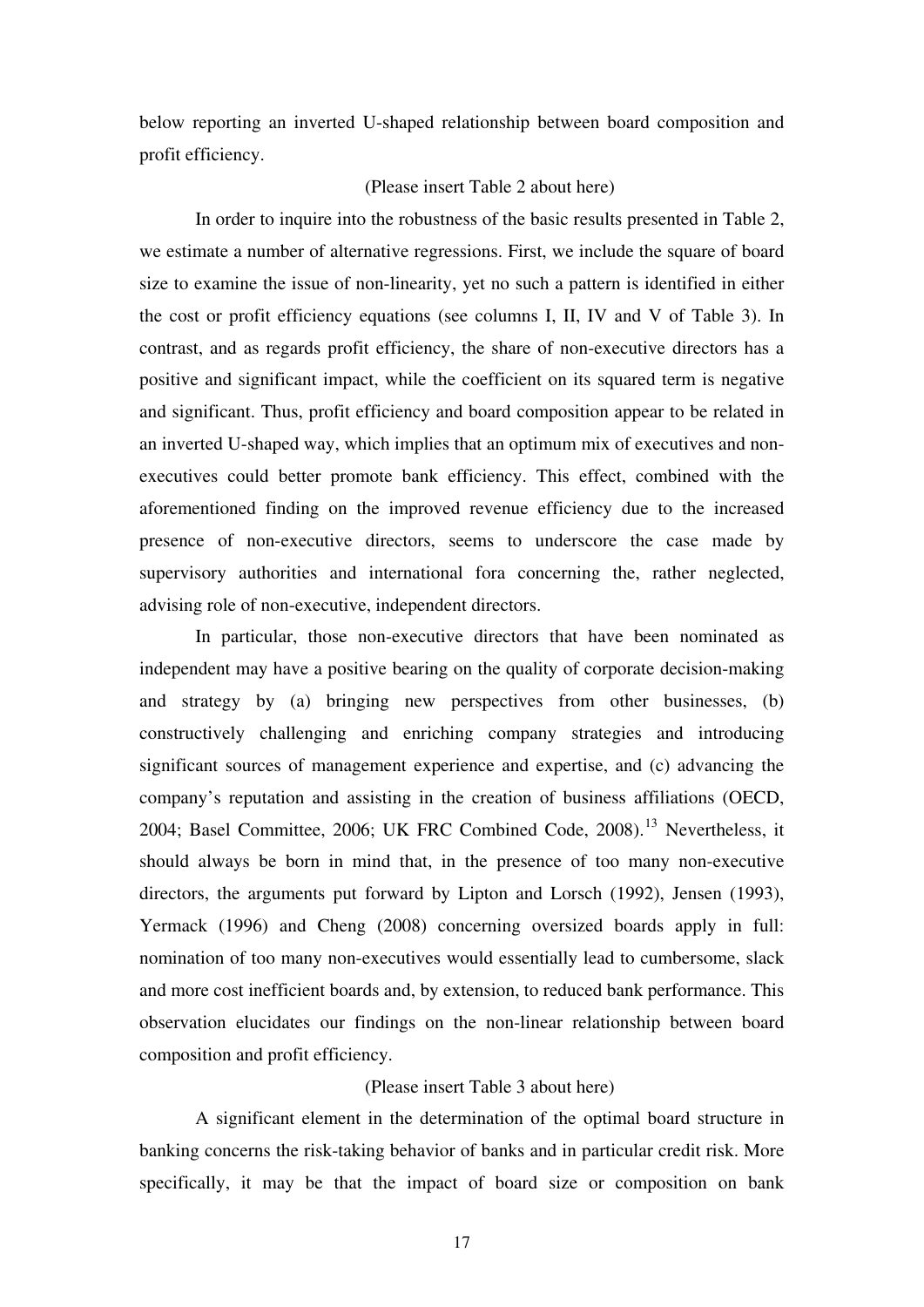performance is channeled through the better control of credit risk. To examine this potential relationship, we add interaction terms of credit risk (measured by loan loss provisions/total loans) with the board structure variables. The results, presented in Table 4, indicate that large boards are associated with higher loan-loss provisions in the cost efficiency equation (see column I), while this effect fades away when profit efficiency is considered. Since the latter measure is a more comprehensive reflection of bank performance, we conclude that larger board structures are not associated with better bank performance through better management of credit risk.<sup>[14](#page-29-1)</sup> As regards board composition, the results are qualitatively similar with those presented in Table 3, with the non-monotonic relationship remaining robust in the profit efficiency equation (column VI).[15](#page-29-1) It is worth mentioning that using the ratio of non-performing loans to total loans does not alter any of these findings.

#### (Please insert Table 4 about here)

One final concern might be that these results are somehow an artifact of how the frontier models were implemented in terms of the variables used to shape the frontier. To address this issue we re-estimated the profit efficiency models (which we view as the most informative) using: (i) the capital and risk variables only in the translog specification (and not as determinants of efficiency), (ii) the macroeconomic variables in the translog specification and (iii) the capital, risk and macroeconomic variables in both the translog equation and as determinants of efficiency. These choices for the modeling of bank efficiency are motivated from the fact that the control variables may be thought to have some input characteristics. For example, decisions on the level of risk-taking may be internal choices of bank management, the capital base may be used to finance expensive projects, while macroeconomic factors, if accurately predicted, can influence the production process itself. The results (not reported here but available on request) suggest that only the model that includes all control variables as both inputs and determinants of efficiency produces somewhat different results, especially in connection to the impact of board size (i.e., it becomes insignificant). However, this could simply be the effect of multicollinearity or the violation of the assumption of independence in the structure of the error term. Bearing these issues in mind, we conclude that robust evidence is reported insinuating a negative relationship between board size and profit efficiency, as well as an inverted U-shaped relationship between the proportion of non-executive directors and profit efficiency.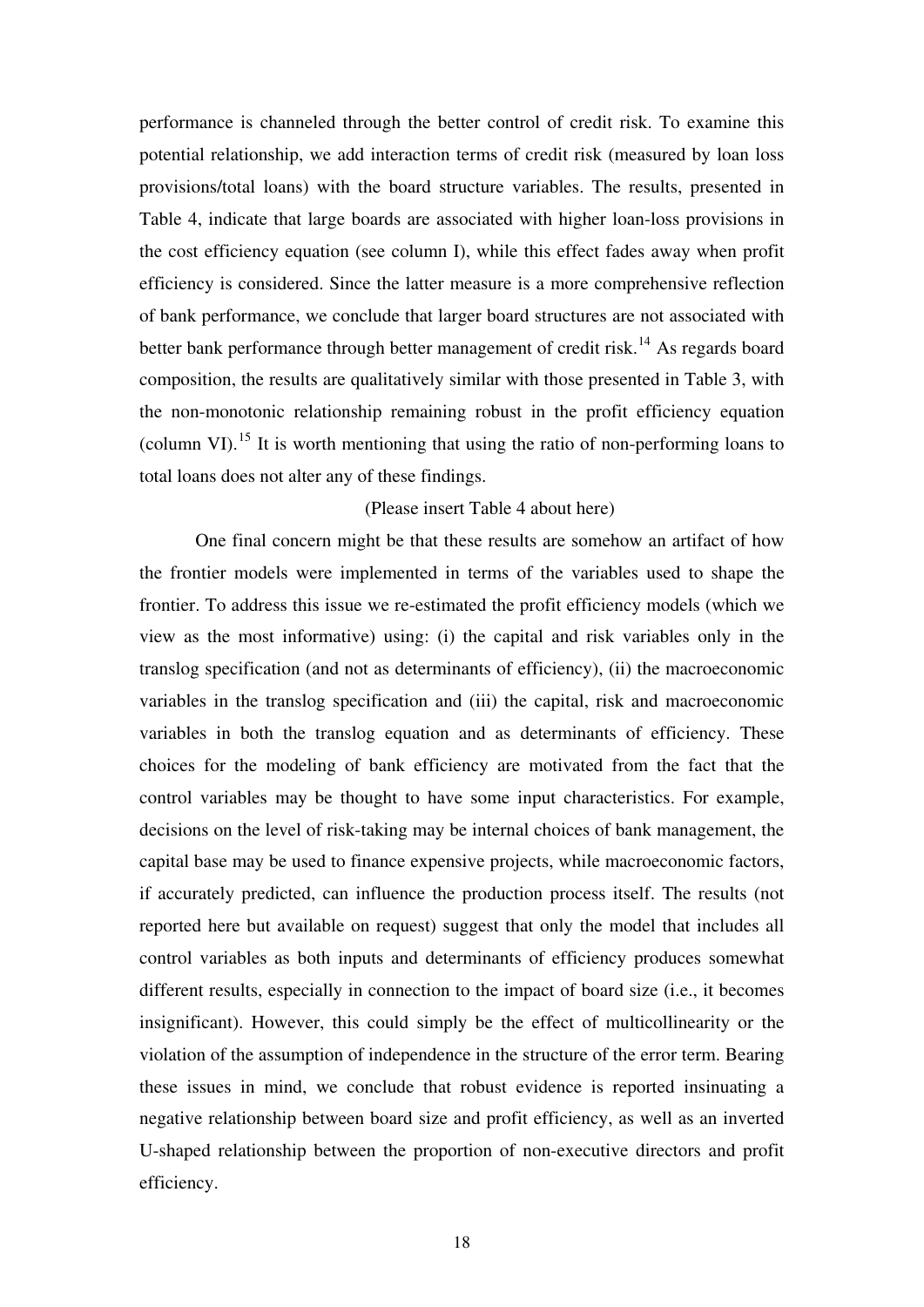#### **5. Conclusions**

 $\overline{a}$ 

Recent scandals in the financial sector have brought corporate governance at the forefront of academic and supervisory attention. Banks' versatile role in the economic system has caught regulatory and supervisory interest around the world in an effort to inspire high quality corporate governance standards. Board structure, in the sense of board size and composition, and its impact on corporate performance constitutes an indispensable and, at the same time, prevalent theme of the corporate governance discussion.

Using a sample of large European banks over 2002-2006, our study innovates in that bank performance is measured in terms of both cost and profit efficiency, while the impact of board size and composition is modelled within a stochastic frontier framework, thus offering a more lucid insight into the sources of efficient performance in the banking industry. Our results strongly suggest that, indeed, smaller boards are more efficient. On the other hand, the effect of appointing non-executive (including independent) directors is not that straightforward. In particular, an increased number of non-executive directors decreases cost efficiency, but apparently increases revenue efficiency, thus rendering the overall impact on profit efficiency questionable. To gain some deeper insights in these patterns we further examine the potential non-linearity in the aforementioned relationships. We find that, while the negative impact of board size is linear, increasing the number of non-executives is negatively associated with banks' profit efficiency beyond a certain point. Hence, our study implies that the regulatory enthusiasm, at least as far as the impact of outsiderdominated boards is concerned, is not a stated truth and, as a result, should be approached with cautiousness. These results, backed up by corporate governance theories on both financial and non-financial firms, are robust to controls for bank size, risk and capital within a wide array of empirical specifications.

<sup>&</sup>lt;sup>1</sup> Public guarantees come into operation following the failure of banks. Prudential regulation (e.g., capital adequacy and liquidity requirements, constraints on large exposures, standards on the suitability and quality of management team and requirements concerning the efficiency of internal control systems), on the other hand, operates as an ex ante shield against bank runs and systemic risk. For an overview of the relevant literature on public safety nets and moral hazard, see inter alia the theoretical part of the papers of Hoggarth, Jackson and Nier (2005), VanHoose (2007), Demirgüç-Kunt, Kane and Laeven (2008), and references therein.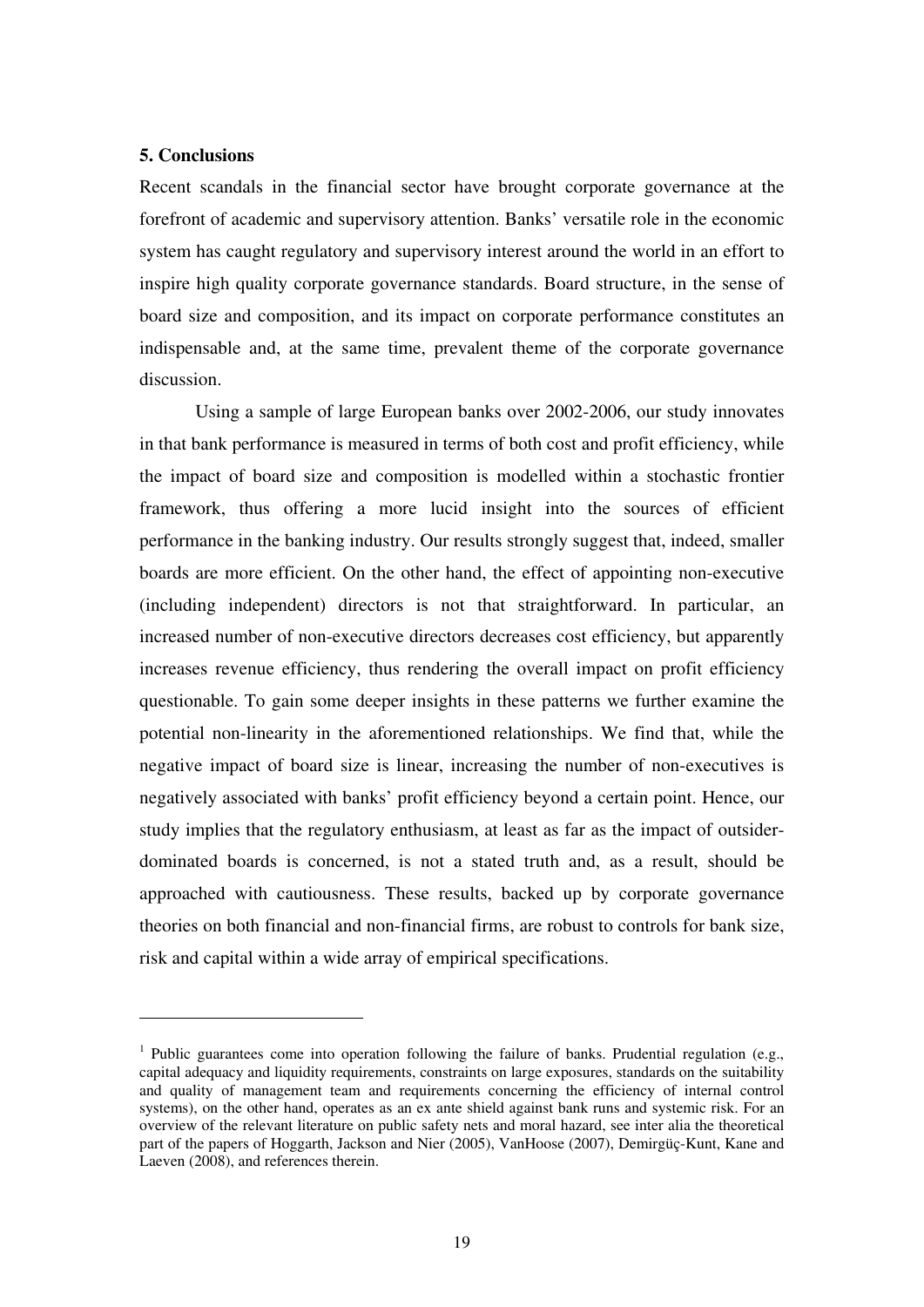$2$  The term "internal corporate governance" is employed to distinguish from "external disciplinary devices", including the market for corporate control. In the words of the Basel Committee on Banking Supervision (2006), (internal) corporate governance from a banking industry perspective involves "the manner in which the business and affairs of banks are governed by their boards of directors and senior management, which affects how they set corporate objectives; operate the bank's business on a day-today basis; meet the obligation of accountability to their shareholders and take into account the interests of other recognised stakeholders; align corporate activities and behaviour with the expectation that banks will operate in a safe and sound manner, and in compliance with applicable laws and regulations; and protect the interests of depositors".

1

 $3$  Kose and Yiming (2003), Baxter (2003) and Adams and Mehran (2003) also stress that a distinctive corporate governance feature of banks arises from the need to align not only managers' and equity holders' interests, but also depositors' interests and the public interest. On the same line, Macey and O'Hara (2003) argue that the special nature of banks' corporate governance essentially entails that board directors should be held to a broader standard of care than other directors.

<sup>4</sup> Luckily, normality is identified using a Jarque-Bera test. If normality was not identified a three-stage least squares estimator would have been the consistent method. For a thorough discussion on the estimation of panel data models with endogenous regressors, see Bhargava (1991).

<sup>5</sup> Only large commercial banks are used so as to avoid potential criticism regarding differential technology structures between banks of different size or type.

<sup>6</sup> It would have been preferable to use the number of employees, instead of total assets, to construct the price of labor. However, the number of employees is not available for many banks in our sample (for a similar implementation, see e.g. Lensink et al., 2007).<br><sup>7</sup> See OECD (2004). The EU Commission Recommendation 2005/162/EC states, in generic terms, that

a director should be considered to be independent only if he is free of any business, family or other relationship, with the company, its controlling shareholder or the management of either, that creates a conflict of interest such as to impair his judgment. Annex II of the Commission Recommendation identifies a number of situations reflecting the relationships or circumstances usually recognized as likely to generate material conflict of interest (e.g., not be an executive director or employee of the company or associated company, not be or represent a controlling shareholder, not have, or have had within the last year, a significant business relationship with the company or an associated company, not be, or have been within the last three years, partner or employee of the present or former external auditor of the company or an associated company, etc.).

<sup>8</sup> A better measure for credit risk is probably the ratio of non-performing loans to total loans. However, provisions are readily manageable by banks and thus represent an element of choice for the financial institutions. Nevertheless we inquire into the robustness of the results by also using non-performing loans.

<sup>9</sup> Due to space considerations we do not report detailed efficiency results or results for the coefficients on inputs/outputs and interaction terms of Eqs. (2) and (4). However, these results are available on request.

 $10 \text{ F}$  For expositional brevity we report results on efficiency (not inefficiency).

<sup>11</sup> This result remains unaffected in the rest of the equations presented in Tables 3 and 4 below. Therefore, it seems that the board size variables should be scaled by bank size, so as to avoid giving larger banks an unfair advantage. Most of the previous literature simply uses the logarithm of board members.

 $12$  Adams and Mehran (2003) offer a different explanation: due to regulatory requirements emphasizing the safety and soundness of banks and taking into account that bank supervisors share examination results with the boards of directors and may also perform on-site visits to poorly performing banks, board directors are inclined to direct their advisory role towards maintaining the safety and soundness of the institution rather than value maximization.

<sup>13</sup> On the advisory role of non-executive, independent directors see, inter alia, Daily and Schwenk (1996), Johnson, Daily and Ellstrand (1996), Lawler, Finegold, Benson and Conger (2002), Fich (2005). For the potential limitations of non-executive, independent directors' advisory role see e.g., Adams and Mehran (2003), Song and Thakor (2006), Adams and Ferreira (2007).

<sup>14</sup> Note that the level of the board size variable remains negative and statistical significant throughout.

<sup>15</sup> We reserved the squared term in equation VI of Table 4, because the impact of the percentage of non-executives on profit efficiency was found to be inverted U-shaped (see Table 3 above).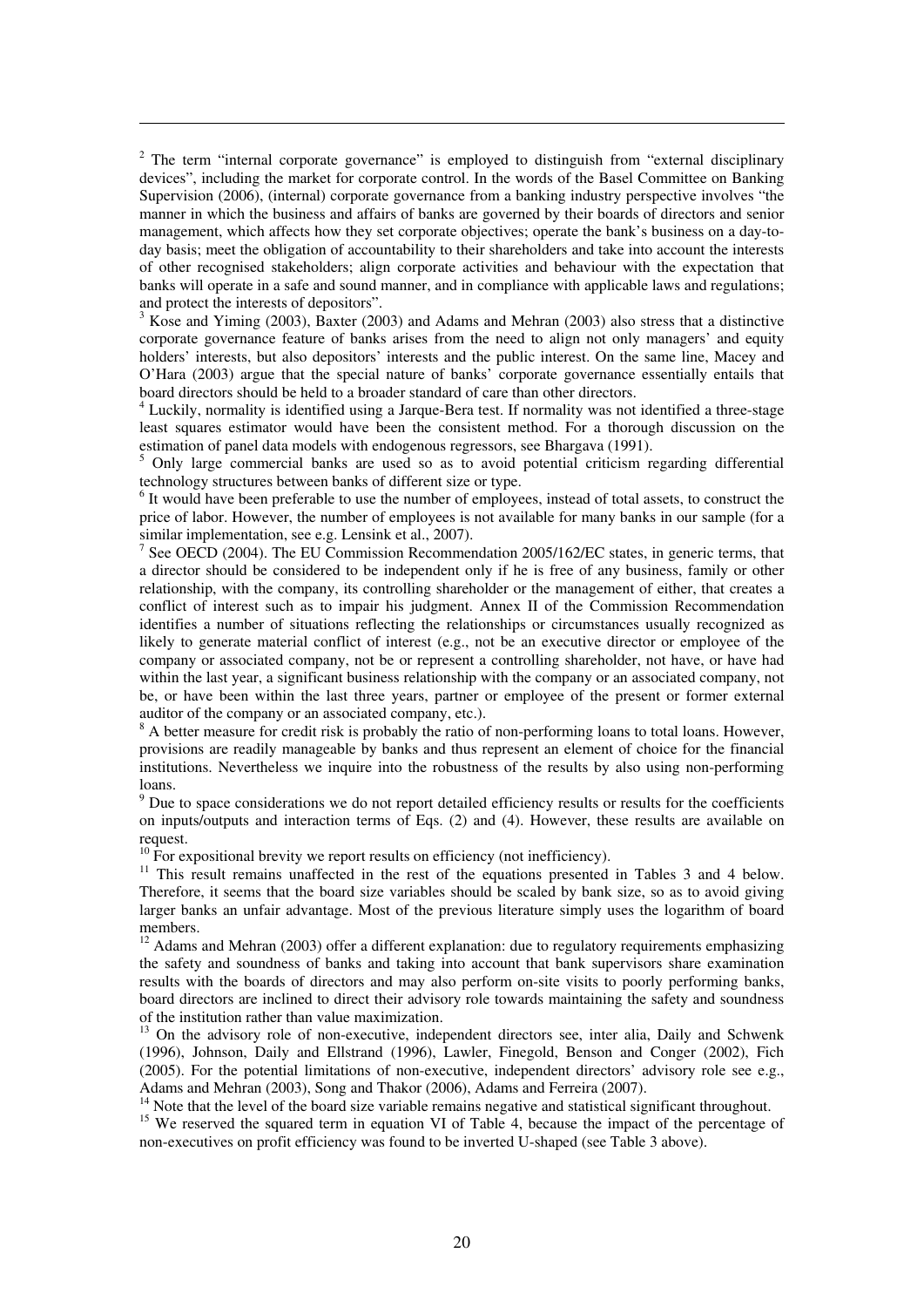#### **References**

- Adams, R., and Ferreira, D. 2007. A theory of friendly boards. *Journal of Finance*, 62: 217- 250.
- Adams, R., and Mehran, H. April 2003. Is corporate governance different for bank holding companies?. *Federal Reserve Bank of NY Economic Policy Review*, 123-142.
- Adams, R., and Mehran, H. August 8, 2005. *Corporate performance, board structure and its determinants in the banking Industry.* EFA 2005 Moscow Meetings. Available at SSRN: http://ssrn.com/abstract=302593.
- Adams, R., and Mehran, H. 2008. *Corporate performance, board structure and their determinants in the banking industry.* Federal Reserve Bank of NY Staff Report No 330.
- Altunbas, Y., Gardener, E.P.M., Molyneux, P., and Moore, B. 2001. Efficiency in European banking. *European Economic Review*, 45: 1931-1955.
- Anderson, R.C., Mansi, S.A., and Reeb, D.M. 2004. Board characteristics, accounting report integrity, and the cost of debt. *Journal of Accounting and Economics*, 37: 315-342.
- Andres, P., and Vallelado, E. 2008. Corporate governance in banking: the role of the board of directors. *Journal of Banking and Finance*, 32: 2570-2580.
- Barth, J., Caprio, G., and Nolle, D. 2004. *Comparative international characteristics of banking.* Working Paper 01, Office of the Comptroller of the Currency Economic and Policy Analysis.
- Basel Committee on Banking Supervision. 2006. Enhancing Corporate Governance For Banking Organisations.
- Battese, G.E., and Coelli, T.J. 1995. A model for technical inefficiency effects in a stochastic frontier production function for panel data. *Empirical Economics*, 20: 325–332.
- Bauer, P.W., Berger, A.N., Ferrier, G.D., and Humphrey, D.B. 1998. Consistency conditions for regulatory analysis of financial institutions: a comparison of frontier efficiency methods. *Journal of Economics and Business*, 50: 85-114.
- Baxter, T. 2003. Governing the financial or bank holding company: how legal infrastructure can facilitate consolidated risk management. *Federal Reserve Bank of NY Current Issues in Economics and Finance*, 9: 1-7.
- Belkhir, M. 2006. *Board structure, ownership structure, and firm performance: evidence from banking.* Working Paper 02, Laboratoire d' Economie d' Orléans.
- Berger, A.N. 1995. The relationship between capital and earnings in banking. *Journal of Money, Credit and Banking*, 27: 432-456.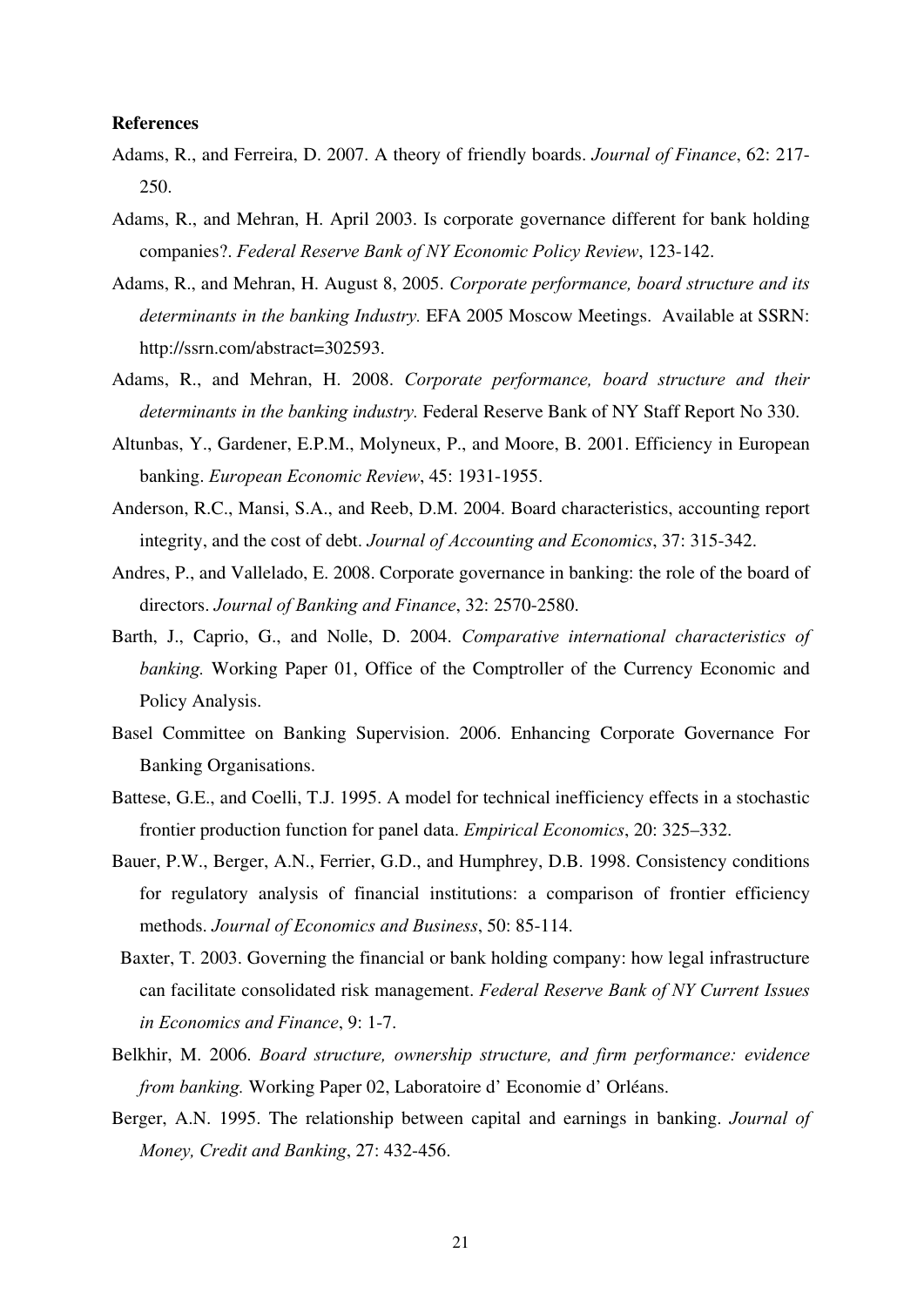- Berger, A.N., Hancock, D., and Humphrey, D.B. 1993. Bank efficiency derived from the profit function. *Journal of Banking and Finance*, 17: 317–347.
- Berger, A.N., and Humphrey, D.B. 1997. Efficiency of financial institutions: international survey and directions for future research. *European Journal of Operational Research*, 98: 175-212.
- Berger, A.N., and Mester, L.J. 1997. Inside the black box: what explains differences in the efficiencies of financial institutions?, *Journal of Banking and Finance*, 21: 895–947.
- Bhagat, S., and Jefferis, R.H. 2002. *The econometrics of corporate governance studies.* Cambridge: The MIT Press.
- Bhargava, A. 1991. Identification and panel data models with endogenous regressors. *The Review of Economic Studies*, 58: 129-140.
- Bhattacharya, S., and Thakor, A. 1993. Contemporary banking theory. *Journal of Financial Intermediation*, 3: 2-50.
- Brissimis, S.N., Delis, M.D., and Papanikolaou, N.I. 2008. Exploring the nexus between banking sector reform and performance: evidence from newly acceded EU countries. *Journal of Banking and Finance*, 32: 2674-2683.
- Brissimis, S.N., Delis, M.D., and Tsionas, E.G. 2006. *Technical and allocative efficiency in European banking.* Working Paper 46, Bank of Greece.
- Busta, I. 2007. *Board effectiveness and the impact of the legal family in the European banking industry.* FMA European Conference, Barcelona–Spain. Available at: [www.fma.org/Barcelona/Papers/BustaFMA2007.pdf.](http://www.fma.org/Barcelona/Papers/BustaFMA2007.pdf)
- Calomiris, C. 2007. *Bank failures in theory and history: the Great Depression and other "contagious" events.* Working Paper 13597, National Bureau of Economic Research.
- Ceccheti, S. 1999. The future of financial intermediation and regulation: an overview. *Federal Reserve Bank of NY Current Issues in Economics and Finance*, 5: 1-6.
- Cheng, S. 2008. Board size and the variability of corporate performance. *Journal of Financial Economics*, 87: 157-176.
- Coles, J., Daniel, N., and Naveen, L. 2008. Boards: does one size fit all?. *Journal of Financial Economics*, 87: 329-356.
- Daily, C., and Schwenk, C. 1996. Chief executive officers, top management teams, and board of directors: congruent or countervailing forces?, *Journal of Management*, 22: 185-208.
- Demirgüç-Kunt, A., Kane, E., and Laeven, L. 2008. Determinants of deposit-insurance adoption and design. *Journal of Financial Intermediation*, 17: 407-438.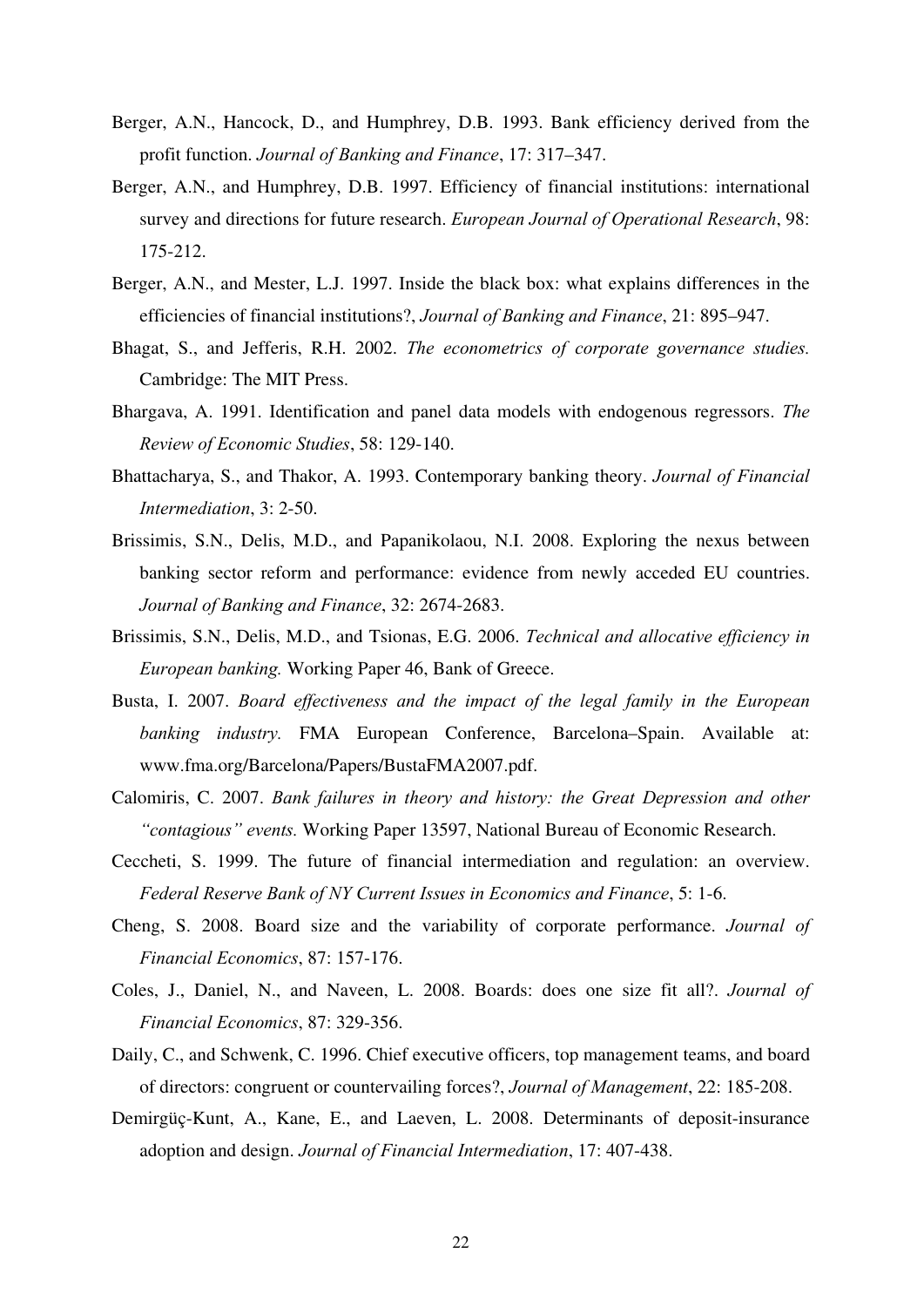Destefanis, S., and Sena, V. 2007. Patterns of corporate governance and technical efficiency in Italian manufacturing. *Managerial and Decision Economics*, 28: 27-40.

European Central Bank . October 2007. *EU Banking Structures*.

- European Union Commission Communication from the Commission to the Council and the European Parliament, Modernising Company Law and Enhancing Corporate Governance in the European Union - A Plan To Move Forward, COM(2003) 284 final.
- European Union Commission Recommendation 2005/162/EC of 15 February 2005 on the role of non-executive or supervisory directors of listed companies and on the committees of the (supervisory) board [2005] L 52/51.
- Fich, E. 2005. Are some outside directors better than others? Evidence from director appointments by Fortune 1000 firms. *Journal of Business*, 78: 1943-1971.

Financial Reporting Council. June 2008. *The Combined Code on Corporate Governance.*

- Fisher, F., and McGowan, J. 1983. On the misuse of accounting rates of return to infer monopoly profits. *American Economic Review*, 73: 82–97.
- Fried, H., Lovell, C.A.K., and Schmidt, S. 1993. *The measurement of productive efficiency: techniques and applications.* NY: Oxford University Press.
- Fries, S., and Taci, A. 2005. Cost efficiency of banks in transition: evidence from 289 banks in 15 post-communist countries. *Journal of Banking and Finance*, 29: 55–81.
- Garay, U., and Gonzalez, M. 2008. Corporate governance and firm value: The case of Venezuela. *Corporate Governance: An International Review*, 16(3): 194-209.
- Gorton, G., and Winton, A. 2003. Financial intermediation, in: Constantinides G. M., Harris M., Stulz R. (Eds.), *Handbook of the economics of finance.* The Netherlands: Elsevier, pp 431-552.
- Griffith, J., Fogelberg, L., and Weeks, H. 2002. CEO ownership, corporate control, and bank performance. *Journal of Economics and Finance*, 26: 170-183.
- Hermalin, B., and Weisbach, M. 1991. The effects of board composition and direct incentives on firm performance. *Financial Management*, 20: 101-112.
- Hoggarth, G., Jackson, P., and Nier, E. 2005. Banking crises and the design of safety nets. *Journal of Banking and Finance*, 29: 143-159.
- Hughes, J.P., and Mester L.J. 2008. *Efficiency in banking: theory, practice, and evidence.*  Working Paper 08-1, Research Department, Federal Reserve Bank of Philadelphia.
- Jensen, M. 1993. The modern industrial revolution, exit, and the failure of internal control systems. *Journal of Finance*, 48: 831-880.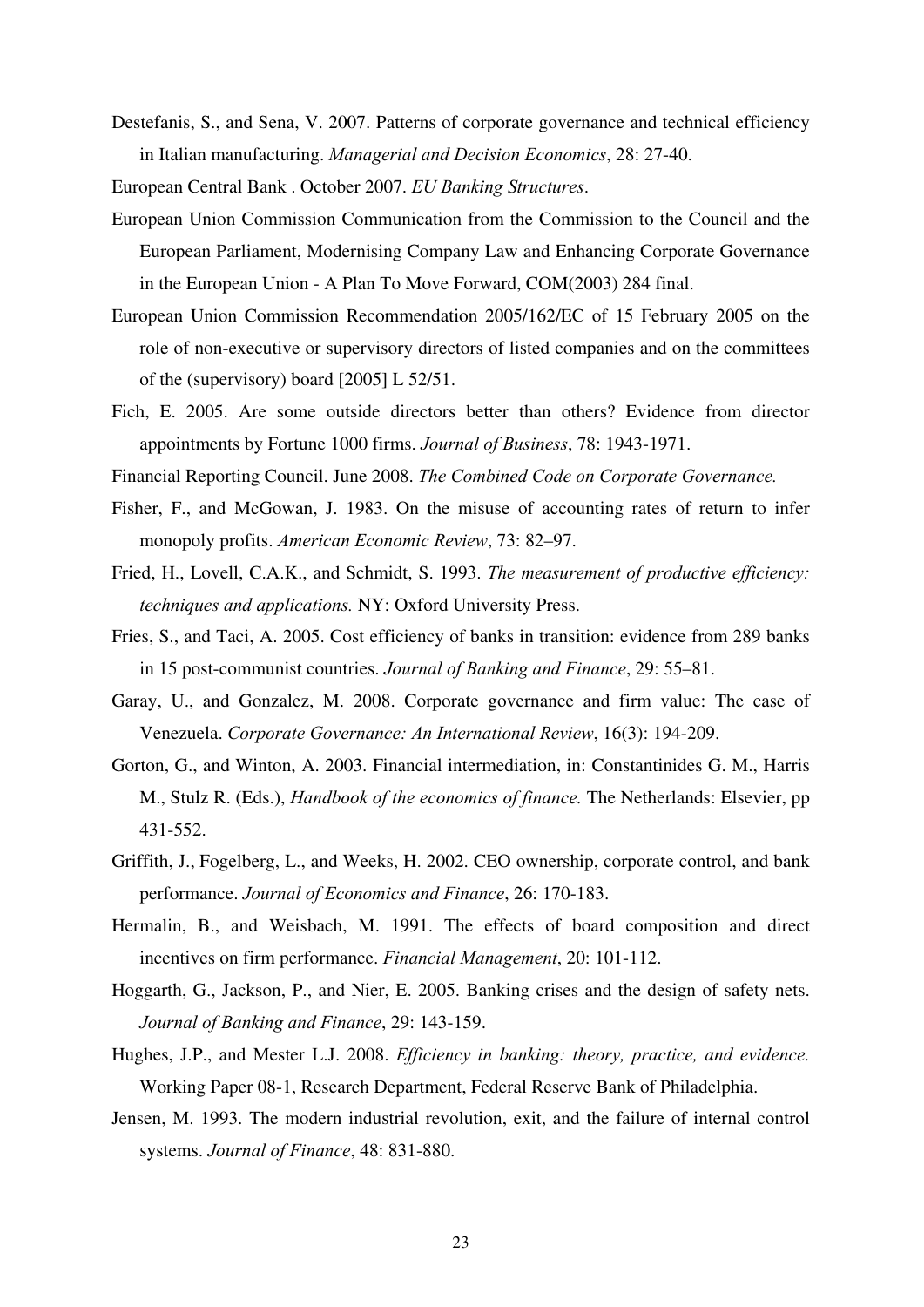- John, K., and Senbet, L., 1998. Corporate governance and board effectiveness. *Journal of Banking and Finance*, 22: 371-403.
- Johnson, J., Daily, C., and Ellstrand, A. 1996. Board of directors: a review and research agenda. *Journal of Management*, 22: 409-438.
- Kang, H., Cheng, M., and Gray, S.J. 2007. Corporate governance and board composition: diversity and independence of Australian boards. *Corporate Governance: An International Review*, 15(2): 194-207.
- Kapopoulos, P., and Lazaretou, S. 2007. Corporate ownership structure and firm performance: evidence from Greek firms. *Corporate Governance: An International Review*, 15(2): 144-158.
- Kose, J., and Yiming, Q. April 2003. Incentive features in CEO compensation in the banking industry. *Federal Reserve Bank of NY Economic Policy Review*, 109-121.
- Lawler, E., Finegold, D., Benson, G., and Conger, J. 2002. Corporate boards: keys to effectiveness. *Organizational Dynamics*, 30: 310-324.
- Lehn, K., Patro, S., and Zhao, M. 2008. *Determinants of the size and structure of corporate boards: 1935-2000.* Working Paper No 13, Center For Economic Institutions.
- Lensink, R., Meesters, A., and Naaborg, I. 2007. Bank efficiency and foreign ownership: do good institutions matter?. *Journal of Banking and Finance*, 32: 834-844.
- Linck, J., Netter, J., and Yang, T. 2008. The determinants of board structure. *Journal of Financial Economics*, 87: 308-328.
- Lipton, M., and Lorsch, W. 1992. A modest proposal for improved corporate governance. *Business Lawyer*, 48: 59-77.
- Macey, J., and O'Hara, M. 2003. The corporate governance of banks. *Federal Reserve Bank of NY Economic Policy Review*, April: 91-107.
- Organisation for Economic Co-operation and Development. 2004. *OECD Principles Of Corporate Governance.*
- Pathan, S., Skully, M., and Wickramanayake, J. 2007. Board size, independence and performance: an analysis of Thai banks. *Asia-Pacific Financial Markets*, 14: 211-227.
- Pi, L., and Timme, S.G. 1993. Corporate control and bank efficiency. *Journal of Banking and Finance*, 17: 515-530.
- Shleifer, A., and Vishny, R. 1997. A survey of corporate governance. *Journal of Finance*, 52: 737-783.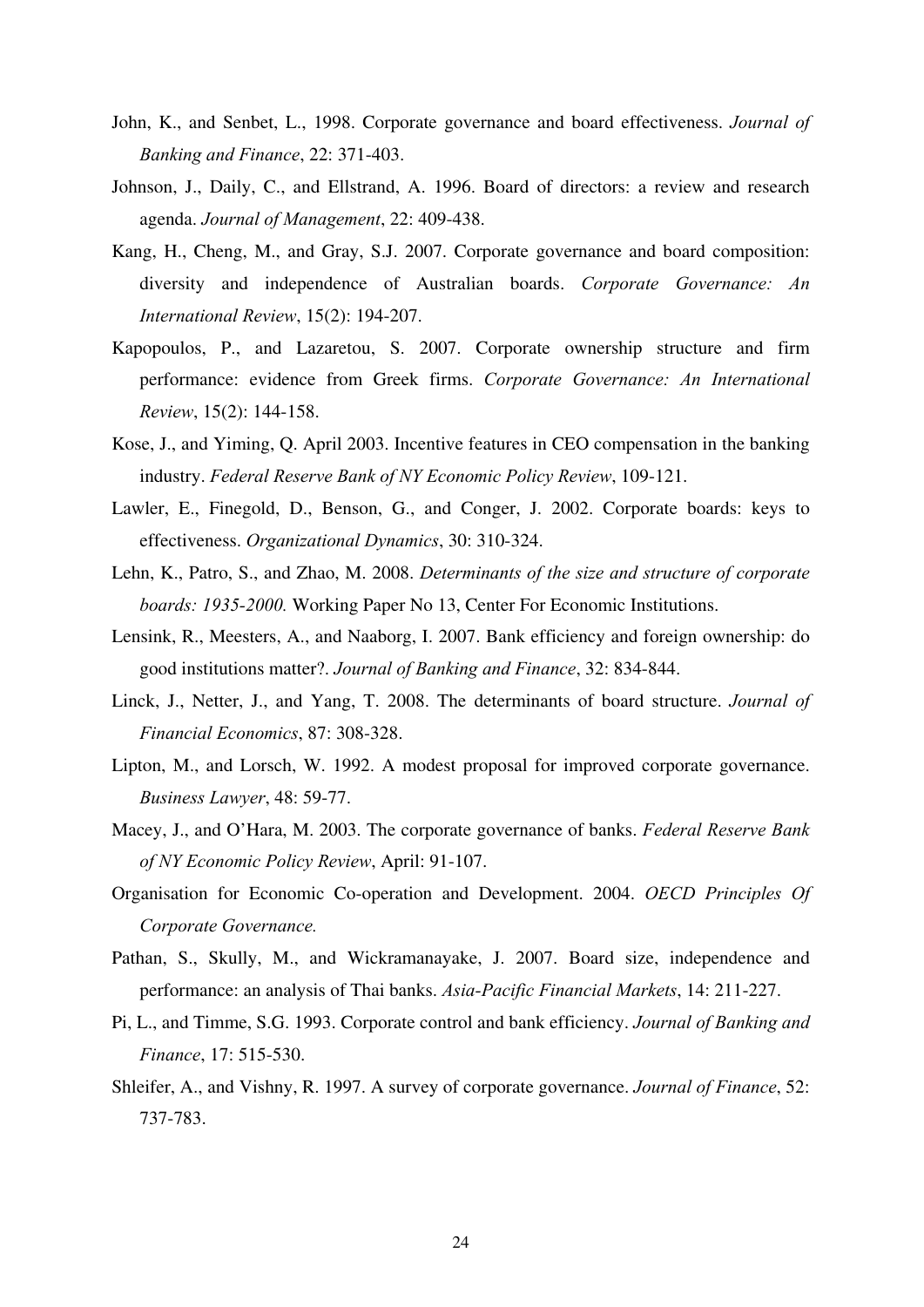- Short, H. 1996. Non-executive directors, corporate governance and the Cadbury report: a review of the issues and evidence. *Corporate Governance: An International Review*, 4(2): 123-131.
- Sierra, G., Talmor, E., and Wallace, J. 2006. An examination of multiple governance forces within banking holding companies. *Journal of Financial Services Research*, 29: 105-123.
- Simpson, W.G., and Gleason, A.E. 1999. Board structure, ownership, and financial distress in banking firms. *International Review of Economics and Finance*, 8: 281-292.
- Song, F., and Thakor, A. 2006. Information control, career concerns, and corporate governance. *Journal of Finance*, 61: 1845-1896.
- Staikouras, P., Staikouras, C., and Agoraki, M.E. 2007. The effect of board size and composition on European bank performance. *European Journal of Law and Economics*, 23: 1-27.
- Tanna, S., Pasiouras, F., Nnadi M. 2008. *The effect of board size and composition on the efficiency of UK banks.* Coventry University Business School Applied Research Working Paper Series. Available at: http://ssrn.com/abstract=1092252.
- Van Greuning, H., and Brajovic-Bratanovic, S. 2003. *Analyzing and managing banking risk: a framework for assessing corporate governance and financial risk.* Washington: The World Bank.
- VanHoose, D. 2007. Theories of bank behaviour under capital regulation. *Journal of Banking and Finance*, 31: 3680-3697.
- Yermack, D. 1996. Higher market valuation of companies with a small board of directors. *Journal of Financial Economics*, 40: 185-211.
- Zulkafli, A.H., and Samad, F.A. 2007. Corporate governance and performance of banking firms: evidence from Asian emerging markets. *Advances in Financial Economics*, 12: 49- 74.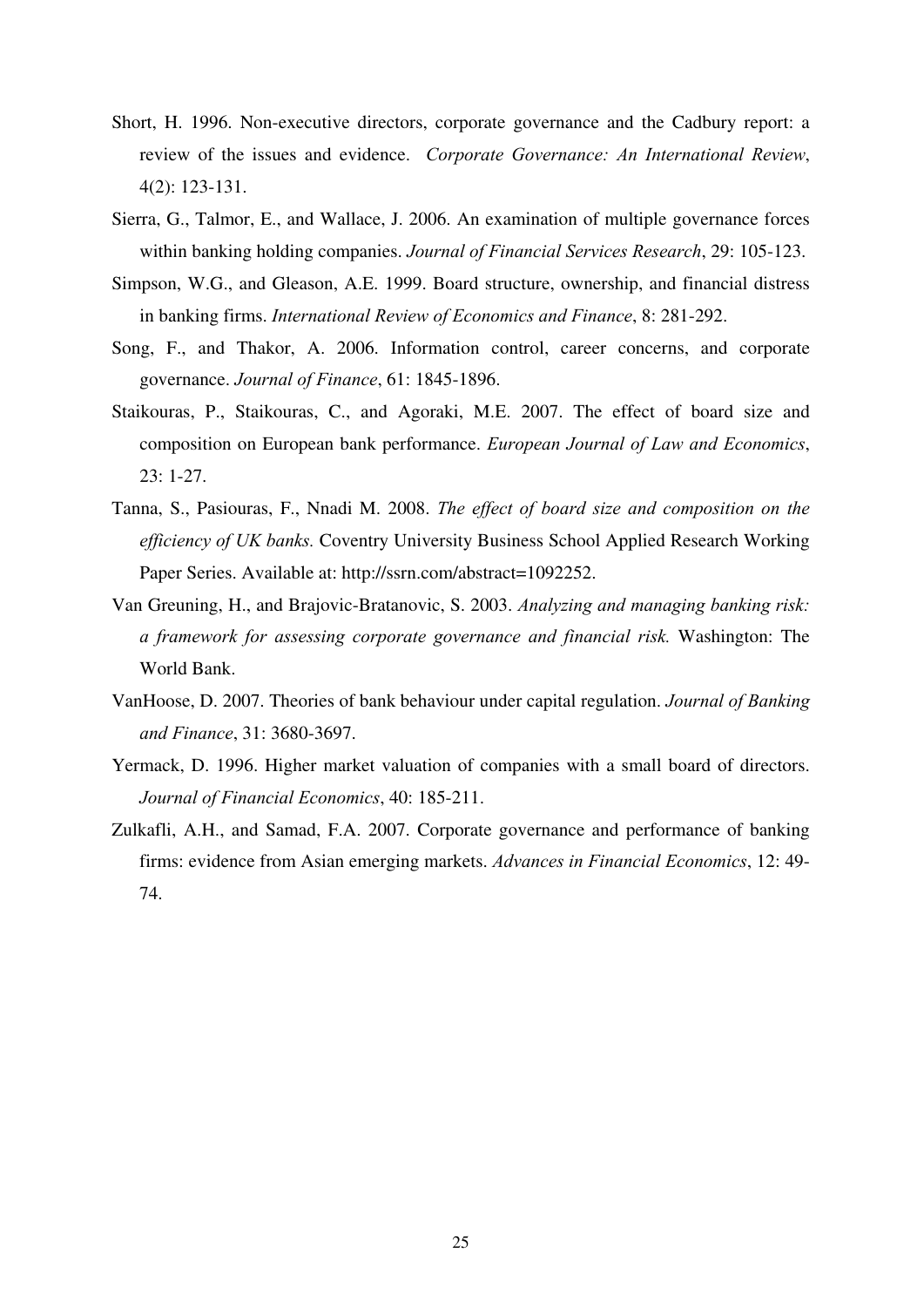| Descriptive statistics (2002-2006)                     |             |               |           |         |            |                 |                 |  |
|--------------------------------------------------------|-------------|---------------|-----------|---------|------------|-----------------|-----------------|--|
| <b>Variables</b>                                       | <b>Mean</b> | <b>Median</b> | Std. Dev. | Min     | <b>Max</b> | <b>Kurtosis</b> | <b>Skewness</b> |  |
| <b>Board size</b>                                      | 17.15       | 16.00         | 26.66     | 7.00    | 48.00      | 3.13            | 1.42            |  |
| <b>Board composition</b>                               | 60.98       | 61.54         | 14.31     | 18.18   | 89.00      | 0.79            | $-0.57$         |  |
| <b>Equity/total assets</b>                             | 8.95        | 5.26          | 3.32      | 3.79    | 46.06      | 20.42           | 4.59            |  |
| <b>LLP</b>                                             | 45.35       | 4.97          | 5.91      | 0.85    | 81.91      | 49.39           | 15.61           |  |
| GDP per capita                                         | 17,729.2    | 18,478.21     | 11,561    | 8,148.9 | 28,742.9   | $-0.71$         | $-0.11$         |  |
| <b>H-H</b> index                                       | 581.83      | 482.00        | 259.74    | 163.00  | 2,730.00   | 5.51            | 2.19            |  |
| Domestic credit to<br>private sector ( $\%$ of<br>GDP) | 117.65      | 111.76        | 129.41    | 61.09   | 185.15     | $-1.09$         | 0.23            |  |
| <b>Nominal interest</b><br>rate                        | 5.31        | 5.48          | 2.17      | 2.57    | 9.70       | 0.98            | 0.59            |  |

**Table 1**   $\frac{1}{2}$   $\frac{1}{2}$   $\frac{1}{2}$   $\frac{1}{2}$   $\frac{1}{2}$   $\frac{1}{2}$   $\frac{1}{2}$   $\frac{1}{2}$   $\frac{1}{2}$   $\frac{1}{2}$   $\frac{1}{2}$   $\frac{1}{2}$   $\frac{1}{2}$   $\frac{1}{2}$   $\frac{1}{2}$   $\frac{1}{2}$   $\frac{1}{2}$   $\frac{1}{2}$   $\frac{1}{2}$   $\frac{1}{2}$   $\frac{1}{2}$   $\frac{1}{2}$ 

*Source:* Annual reports of the credit institutions.

*Note:* Board size: Number of directors of banks; Board composition: proportion of non-executives in the board of directors; LLP: loan loss provisions/total loans; H-H index: Herfindahl-Hirschman index. Figures are expressed in percentages for all variables (except of board size and GDP per capita) and in € for GDP per capita.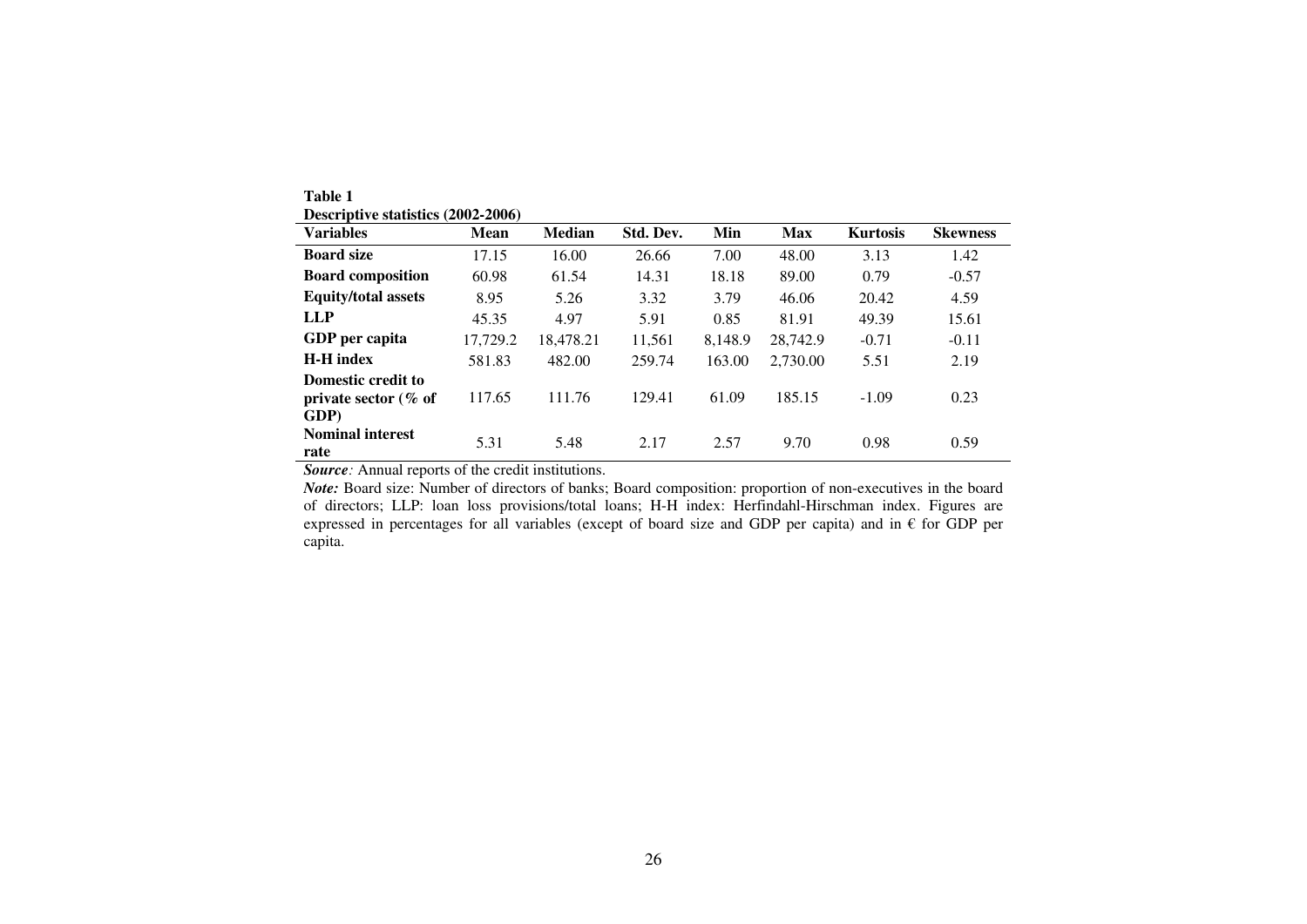|                            | <b>Cost efficiency</b> |               |               | <b>Profit efficiency</b> |               |               |
|----------------------------|------------------------|---------------|---------------|--------------------------|---------------|---------------|
|                            | I                      | $\mathbf{I}$  | Ш             | IV                       | V             | VI            |
| <b>Constant</b>            | 3.20                   | 6.81          | 3.16          | 2.72                     | 6.96          | 2.24          |
|                            | $(8.93)$ ***           | $(12.26)$ *** | $(8.97)$ ***  | $(3.57)$ ***             | $(5.50)$ ***  | $(3.02)$ ***  |
| <b>Trend</b>               | 0.01                   | $-0.01$       | $-0.01$       | 0.08                     | 0.06          | 0.09          |
|                            | (0.25)                 | $(-0.08)$     | $(-0.10)$     | (2.52)                   | $(1.98)$ **   | $(2.63)$ ***  |
|                            | $-0.30$                | $-0.19$       | $-0.30$       | 0.52                     | 0.66          | 0.48          |
| In(equity/total assets)    | $(-8.02)$ ***          | $(-4.98)$ *** | $(-7.90)$ *** | $(6.77)$ ***             | $(8.18)$ ***  | $(6.35)$ ***  |
| In(board size)             | $-0.26$                |               |               | $-0.35$                  |               |               |
|                            | $(-3.39)$ ***          |               |               | $(-2.25)$ **             |               |               |
| In(board size/assets)      |                        | $-0.39$       |               |                          | $-0.44$       |               |
|                            |                        | $(-8.34)$ *** |               |                          | $(-4.65)$ *** |               |
| $ln($ % non-executives)    |                        |               | $-0.20$       |                          |               | $-0.01$       |
|                            |                        |               | $(-3.64)$ *** |                          |               | $(-0.05)$     |
| GDP per capita             | 0.01                   | 0.01          | 0.01          | 0.01                     | 0.01          | 0.01          |
|                            | $(4.41)$ ***           | $(3.92)$ ***  | $(4.75)$ ***  | $(2.02)$ **              | $(2.65)$ ***  | $(2.29)$ ***  |
| <b>H-H</b> index           | $-0.01$                | $-0.01$       | $-0.01$       | $-0.01$                  | 0.01          | $-0.01$       |
|                            | $(-3.77)$ ***          | $(-3.65)$ *** | $(-3.62)$ *** | $(-0.03)$                | (0.59)        | $(-0.15)$     |
| Domestic credit to private | 0.01                   | 0.01          | 0.01          | $-0.01$                  | $-0.01$       | $-0.01$       |
| sector $(\%$ of GDP)       | (1.09)                 | (1.61)        | (1.59)        | $(-1.87)$ *              | $(-1.81)^*$   | $(-1.80)$ *   |
| Nominal interest rate      | 0.03                   | 0.04          | 0.03          | $-0.19$                  | $-0.18$       | $-0.19$       |
|                            | (1.60)                 | $(2.52)$ **   | (1.38)        | $(-5.44)$ ***            | $(-5.42)$ **  | $(-5.69)$ *** |
| Sigma-squared              | 0.36                   | 0.31          | 0.35          | 1.18                     | 1.12          | 1.24          |
| <b>LR-test</b>             | $-146.33***$           | $-119.32***$  | $-145.45***$  | $-262.97***$             | $-255.33***$  | $-265.41***$  |

#### **Table 2 The effect of board structure on bank efficiency**

*Note:* The t-statistics are presented in parentheses. The *\*\*\**, *\*\**, and *\** indicate 1 per cent, 5 per cent and 10 per cent significance levels, respectively. LR-test: Likelihood ratio test that all parameters in the model are zero.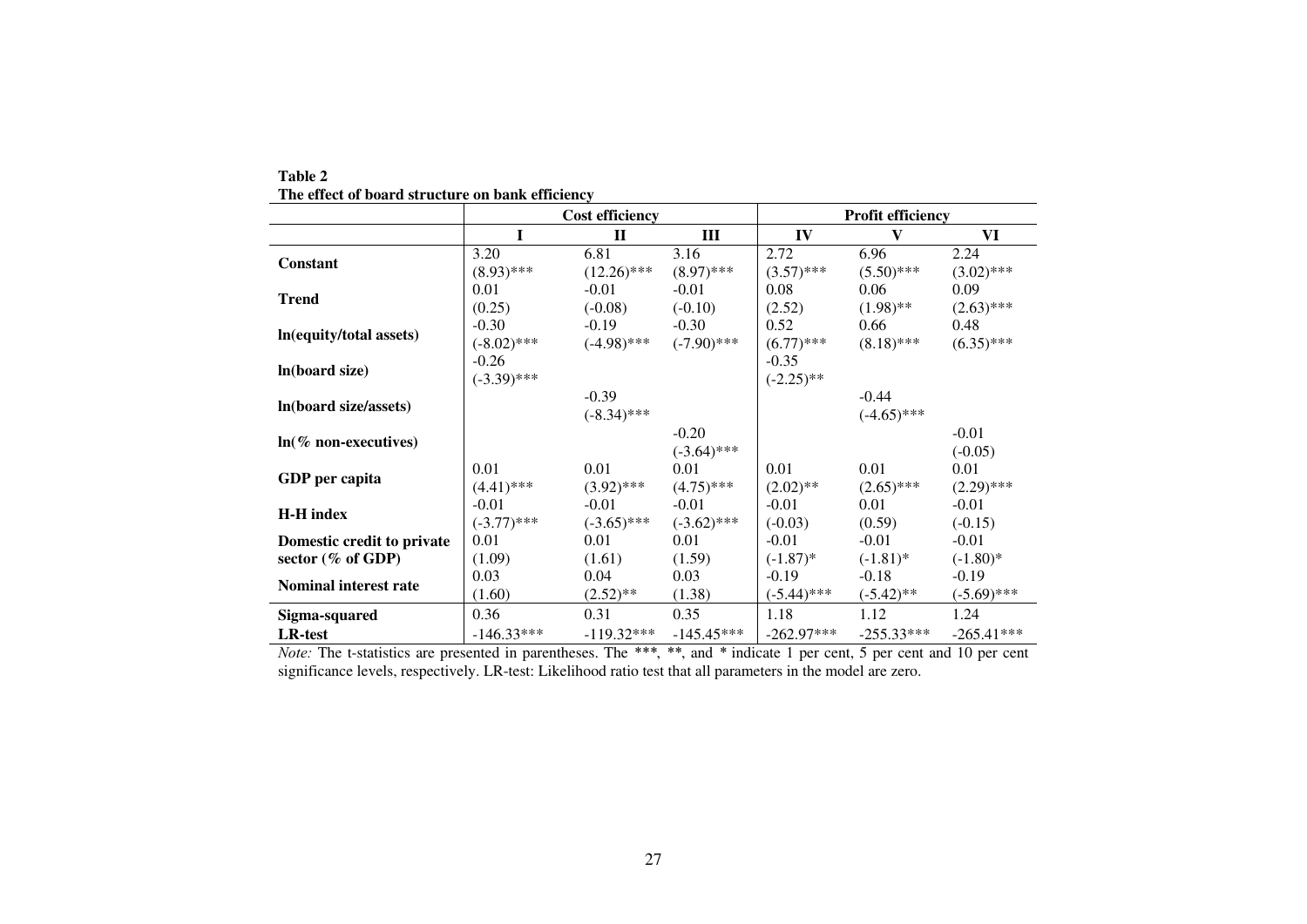|                              |               | <b>Cost efficiency</b> |               | <b>Profit efficiency</b> |               |               |  |
|------------------------------|---------------|------------------------|---------------|--------------------------|---------------|---------------|--|
|                              | $\mathbf I$   | $\mathbf{I}$           | Ш             | IV                       | V             | VI            |  |
| <b>Constant</b>              | 4.89          | 6.52                   | 3.27          | $-0.77$                  | 8.30          | 0.14          |  |
|                              | $(4.14)$ ***  | $(10.83)$ ***          | $(6.14)$ ***  | $(-0.36)$                | $(5.57)$ ***  | (0.15)        |  |
| <b>Trend</b>                 | 0.01          | 0.01                   | $-0.01$       | 0.08                     | 0.06          | 0.08          |  |
|                              | (0.44)        | (0.02)                 | $(-0.08)$     | $(2.32)$ **              | $(1.84)$ *    | $(2.54)$ **   |  |
|                              | $-0.30$       | $-0.21$                | $-0.30$       | 0.51                     | 0.68          | 0.49          |  |
| In(equity/total assets)      | $(-7.98)$ *** | $(-5.25)$ ***          | $(-7.88)$ *** | $(6.75)$ ***             | $(8.56)$ ***  | $(6.60)$ ***  |  |
|                              | $-1.49$       |                        |               | 2.24                     |               |               |  |
| In(board size)               | $(-1.82)$ *   |                        |               | (1.48)                   |               |               |  |
|                              |               | $-0.52$                |               |                          | $-0.20$       |               |  |
| In(board size/assets)        |               | $(-5.93)$ ***          |               |                          | $(-1.13)$     |               |  |
| In(board size) $\frac{1}{2}$ | 0.22          |                        |               | $-0.45$                  |               |               |  |
|                              | (1.50)        |                        |               | $(-1.72)$ *              |               |               |  |
|                              |               | $-0.02$                |               |                          | 0.04          |               |  |
| In(board size/assets)^2      |               | $(-1.74)$ *            |               |                          | $(1.70)*$     |               |  |
|                              |               |                        | $-0.29$       |                          |               | 2.30          |  |
| $ln(\%$ non-executives)      |               |                        | $(-0.80)$     |                          |               | $(3.62)$ ***  |  |
|                              |               |                        | 0.02          |                          |               | $-0.52$       |  |
| $ln(\%$ non-executives)^2    |               |                        | (0.26)        |                          |               | $(-3.69)$ *** |  |
|                              | 0.01          | 0.01                   | 0.01          | 0.01                     | 0.01          | 0.01          |  |
| GDP per capita               | $(4.48)$ ***  | $(3.78)$ ***           | $(4.72)$ ***  | $(2.19)$ **              | $(2.43)$ **   | $(2.88)$ ***  |  |
|                              | $-0.01$       | $-0.01$                | $-0.01$       | 0.00                     | 0.01          | 0.01          |  |
| <b>H-H</b> index             | $(-4.10)$ *** | $(-3.77)$ ***          | $(-3.50)$ *** | (0.39)                   | (0.64)        | (0.80)        |  |
| Domestic credit to private   | 0.01          | 0.01                   | 0.01          | $-0.01$                  | $-0.01$       | $-0.01$       |  |
| sector (% of GDP)            | (0.87)        | (1.43)                 | (1.60)        | $(-1.88)$ *              | $(-1.53)$     | $(-1.99)$ **  |  |
|                              | 0.03          | 0.04                   | 0.03          | $-0.19$                  | $-0.17$       | $-0.20$       |  |
| Nominal interest rate        | $(1.71)^*$    | $(2.43)$ **            | (1.38)        | $(-5.74)$ ***            | $(-5.39)$ *** | $(-6.07)$ *** |  |
| Sigma-squared                | 0.37          | 0.32                   | 0.35          | 1.23                     | 1.15          | 1.26          |  |
| <b>LR-test</b>               | $-145.27***$  | $-117.77***$           | $-145.42***$  | $-261.67***$             | $-253.89***$  | $-259.78***$  |  |

**Table 3 Non-linearity in the relationship between board structure and bank efficiency** 

*Note:* The t-statistics are presented in parentheses. The *\*\*\**, *\*\**, and *\** indicate 1 per cent, 5 per cent and 10 per cent significance levels, respectively. LR-test: Likelihood ratio test that all parameters in the model are zero.